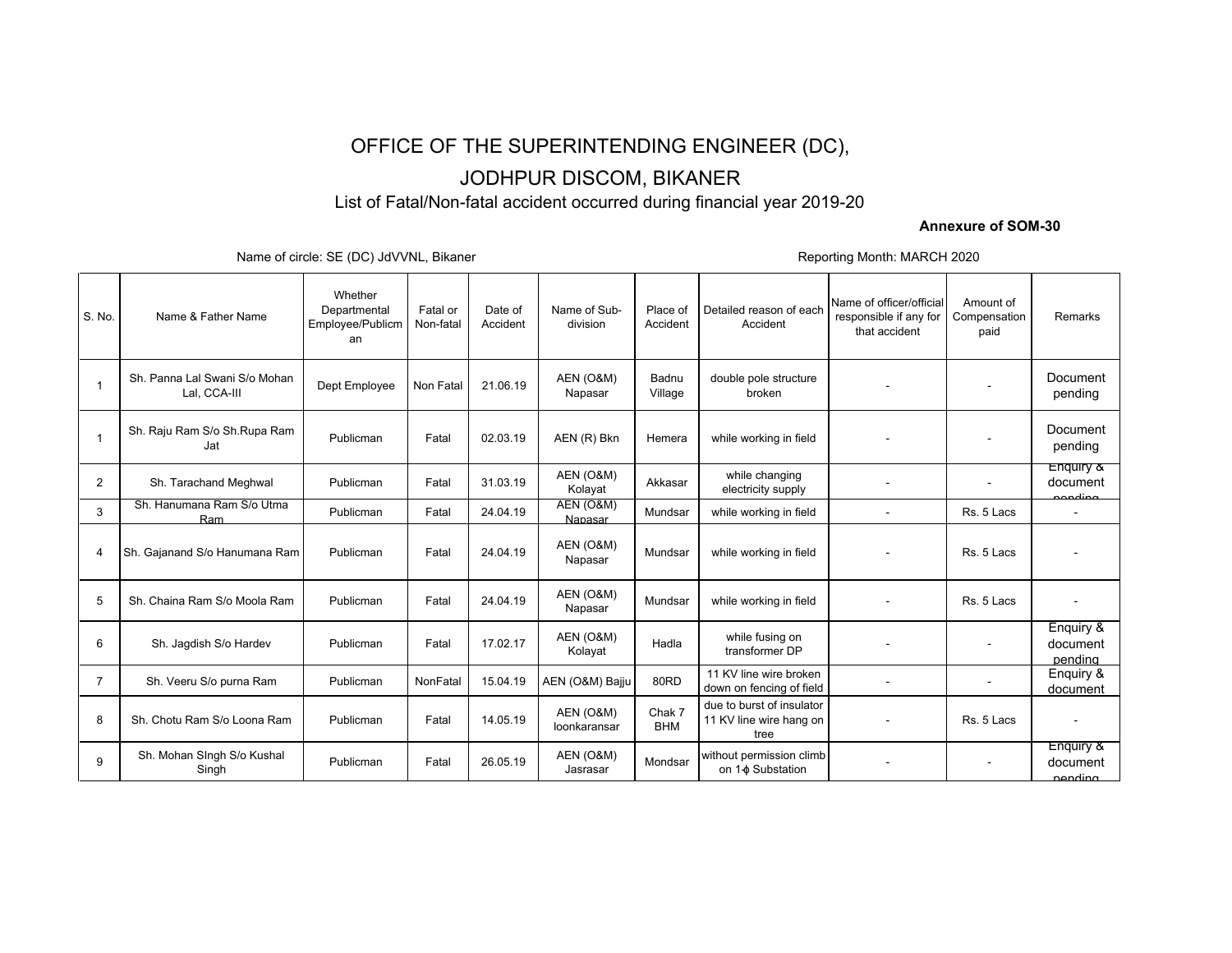| 10 | Master Sachin S/o Jarnel Singh               | Publicman | NonFatal | 07.06.19 | AEN (O&M)<br>Khajuwala                | Khajuwala            | Due to contact with 11<br><b>KV</b>                           |        |                            | Enquiry &<br>document<br>pending              |
|----|----------------------------------------------|-----------|----------|----------|---------------------------------------|----------------------|---------------------------------------------------------------|--------|----------------------------|-----------------------------------------------|
| 11 | Master Aman S/o Satpal                       | Publicman | NonFatal | 07.06.19 | AEN (O&M)<br>Khajuwala                | Khajuwala            | Due to contact with 11<br><b>KV</b>                           |        |                            | Enquiry &<br>document<br>pending<br>Enquiry & |
| 12 | Sh. Chotu Singh S/o Gopal Singh              | Publicman | Fatal    | 13.05.19 | AEN (O&M)<br>Jasrasar                 | Charkada             | High voltage conductor<br>broken due to storm on<br>$IT$ line |        |                            | document                                      |
| 13 | Sh. Moola Ram S/o Purkha Ram                 | Publicman | Fatal    | 20.06.19 | AEN (O&M)<br>Upani                    | Lkhmisar             | while working on DP                                           |        |                            | Enquiry &<br>document<br>pending              |
| 14 | Smt. Laxmi W/o Oma Ram                       | Publicman | Fatal    | 30.06.14 | AEN (O&M)<br>Nokha                    | Mandaliva            | Electric shock                                                |        |                            |                                               |
| 15 | Mastar Rajesh S/o Oma Ram                    | Publicman | Fatal    | 30.06.14 | AEN (O&M)<br>Nokha                    | Mandaliya            | Electric shock                                                |        | File closed on<br>17.12.19 |                                               |
| 16 | Km. Arti D/o Oma Ram                         | Publicman | Fatal    | 30.06.14 | AEN (O&M)<br>Nokha                    | Mandaliya            | Electric shock                                                | $\sim$ |                            |                                               |
| 17 | Sh. Bihari lal S/o lekh ram                  | Publicman | Fatal    | 23.07.19 | AEN (O&M)<br>Jasrasar                 | Jasrasar             | due to electric shock<br>through water motor                  |        |                            | Enquiry &<br>document                         |
| 18 | Sh. Nimba Ram S/o Hajari Ram                 | Publicman | Fatal    | 07.05.19 | AEN (O&M)<br>Jasrasar                 | Rohi Udsar           | current flow in starter                                       |        |                            | Engulity &<br>document<br>nending             |
| 19 | Sh. Ram Kishan S/o Narayan Ram               | Publicman | Fatal    | 26.07.19 | AEN (O&M)<br>Jasrasar                 | Rohqi<br>Siniyala    | wihile fusing in<br>transformer                               |        |                            | Enguiry &<br>document<br>pending              |
| 20 | Sh. Swaroop Singh S/o Bhanwar<br>Singh       | Publicman | Fatal    | 31.07.19 | AEN (O&M) Bajju                       | chak 4<br><b>PWM</b> | 11 KV line wire broken<br>down                                |        |                            | Enquiry &<br>document<br>pending              |
| 22 | Km.Saniya D/o Imran Maniyar, age<br>8 yrs    | Publicman | Fatal    | 19.08.19 | <b>AEN (O&amp;M-I)</b><br><b>SDGH</b> |                      | ward no. 16 contact with 11 KV lines                          |        |                            | Enguiry &<br>document<br>pending              |
| 23 | Master Ram Kumar S/o Sita Ram,<br>age 10 yrs | Publicman | NonFatal | 30.07.19 | AEN (R) Bikaner                       | lalasar              | fall of Conductor due to<br>fault in 11 KV insulator          |        |                            | Enquiry &<br>document<br>pending              |
| 24 | Sh. Harish Mehra                             | Publicman | Fatal    | 23.08.19 | AEN (O&M) Bajju                       | Bajju                | current flow in domestic<br>cooler                            |        |                            | Enguiry &<br>document<br>pending              |
| 25 | Sh. Sushil Kumar S/o Pawan<br><b>Brahmin</b> | Publicman | Fatal    | 24.08.19 | AEN (O&M)<br>Khajuwala                | 2 KLD                | which adjusting 11 KV<br>jumpher without<br>permission        |        |                            | Enguiry &<br>document<br>pending              |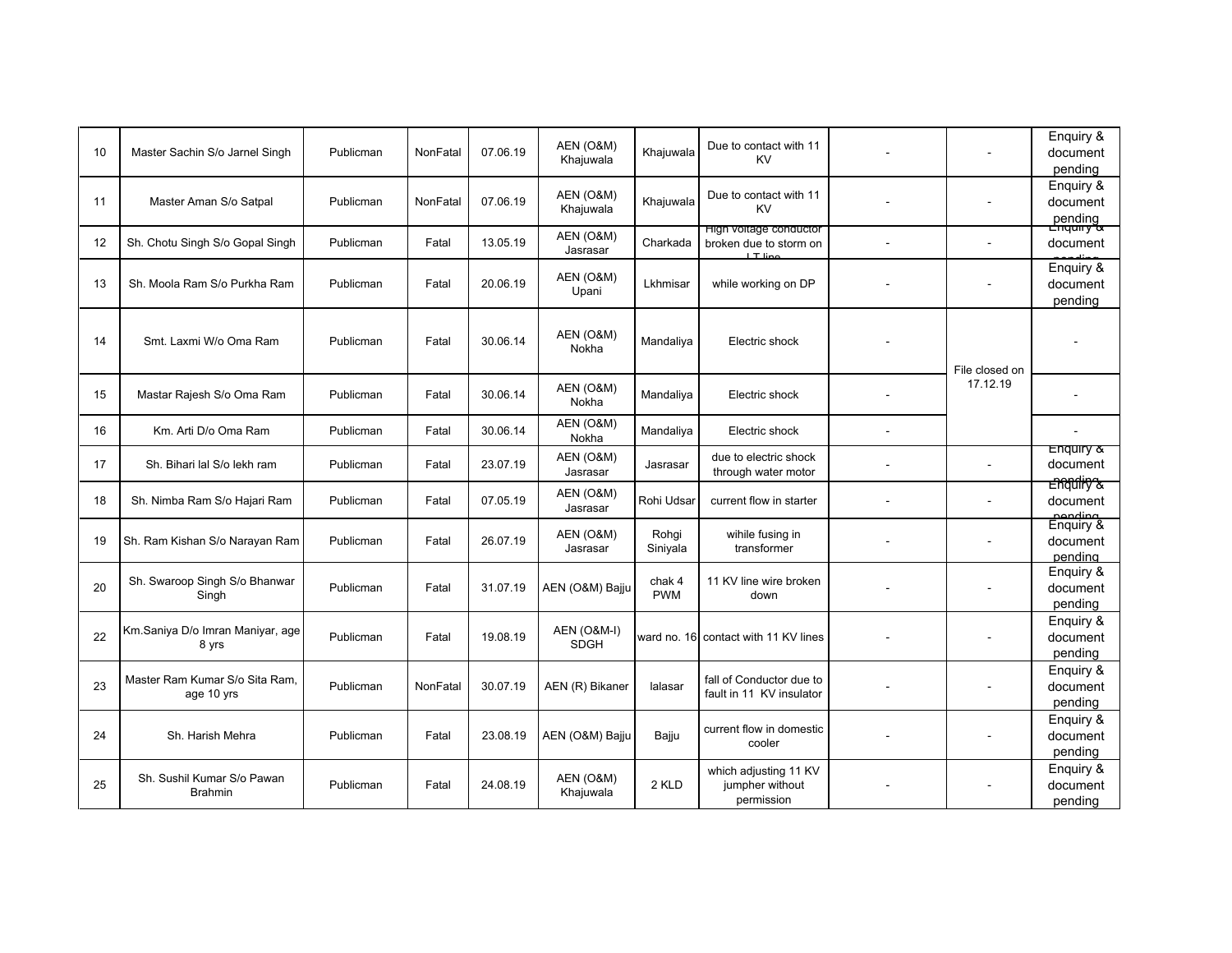| 26 | Sh. Lalchand S/o Shivji Ram      | Publicman | Fatal    | 05.09.19 | AEN (O&M)                 | Rohi                            | current flow in                               |                          | Enquiry &<br>document |
|----|----------------------------------|-----------|----------|----------|---------------------------|---------------------------------|-----------------------------------------------|--------------------------|-----------------------|
|    |                                  |           |          |          | Kolayat                   | Jhajhu                          | transformer                                   |                          | pending               |
|    |                                  |           |          |          | <b>AEN (O&amp;M)</b>      |                                 |                                               |                          | Enquiry &             |
| 27 | Sh. Jaipal Singh S/o Sadul Singh | Publicman | Fatal    | 07.10.19 | Kolayat                   | Rohi Bhelu                      | current flow in fencing                       |                          | document              |
|    |                                  |           |          |          |                           |                                 |                                               |                          | pending               |
|    | Smt. Parvati Devi W/o Omprakesh  | Publicman | NonFatal | 19.09.19 | AEN (O&M) Bajju           | chak 3                          | HT line current flow in                       |                          | Enquiry &<br>document |
| 28 |                                  |           |          |          |                           | <b>DOBB</b>                     | LT line                                       |                          | pending               |
|    |                                  |           |          |          |                           |                                 | due to direct contact                         |                          | Enquiry &             |
| 29 | Sh. Himmat Nath S/o prabhu nath  | Publicman | Fatal    | 16.02.19 | AEN (O&M-I)               | Benisar                         | with 11 KV live line                          | $\overline{\phantom{a}}$ | document              |
|    | sidh                             |           |          |          | <b>SDGH</b>               |                                 | voltage                                       |                          | pending               |
|    |                                  |           |          |          |                           |                                 |                                               |                          | Enquiry &             |
| 30 | Smt Anni Devi W/o Karna Ram      | Publicman | Fatal    | 01.08.19 | AEN (O&M) Bajju           | girajsar                        | due to blast in solar                         |                          | document              |
|    |                                  |           |          |          |                           |                                 | battery                                       |                          | pending               |
|    |                                  |           |          |          |                           |                                 |                                               |                          | Enquiry &             |
| 31 | Sh. Mangi Lal S/o Panna Lal      | Publicman | Fatal    | 06.11.19 | AEN (O&M)<br>Jasrasar     | Nokha                           | current flow in awich<br>board                |                          | document              |
|    |                                  |           |          |          |                           |                                 |                                               |                          | pending               |
|    | Sh. Gopal Singh S/o Dhanne       |           |          |          |                           |                                 | 11 KV current flow in LT                      |                          | Enquiry &             |
| 32 | Singh                            | Publicman | Fatal    | 08.10.19 | AEN (O&M) Bajju           | 4 PBM                           | line                                          |                          | document              |
|    |                                  |           |          |          |                           |                                 |                                               |                          | pending               |
|    |                                  |           |          |          | AEN (O&M)                 |                                 | 11 KV line passingh                           |                          | Enquiry &             |
| 33 | Sh. Baldev S/o Swai Singh        | Publicman | Fatal    | 25.05.19 | Kolayat                   | Madh Road                       | through tree baldev<br>climb on tree          |                          | document              |
|    |                                  |           |          |          |                           |                                 |                                               |                          | pending               |
| 34 | Sh. Panna Ram S/o Balu ram       | Publicman | Fatal    | 26.09.19 | AEN (O&M-II)              | Dheerdesar                      | contact with 11 KV lines                      |                          | Enquiry &<br>document |
|    |                                  |           |          |          | <b>SDGH</b>               | Chotiyan                        |                                               |                          | pending               |
|    |                                  |           |          |          |                           |                                 |                                               |                          | Enquiry &             |
| 35 | Sh. Kishan Nayak S/o Pura Ram    | Publicman | Fatal    | 22.07.19 | AEN (O&M)                 | Karnisar                        | while unloading truck                         |                          | document              |
|    |                                  |           |          |          | <b>LKSR</b>               |                                 |                                               |                          | pending               |
|    |                                  |           |          |          |                           |                                 |                                               |                          | Enquiry &             |
| 36 | Sh. Ishar Ram S/o Brij Lal       | Publicman | Fatal    | 26.09.19 | AEN (O&M) Bajju           | Chak 3<br>CDY                   | broken 11 KV lines                            | $\overline{\phantom{a}}$ | document              |
|    |                                  |           |          |          |                           |                                 |                                               |                          | pending               |
|    |                                  |           |          |          |                           |                                 |                                               |                          | Enquiry &             |
| 37 | Sh. Ved Prakesh S/o Mani Ram     | Publicman | Fatal    | 13.08.19 | AEN (O&M)<br><b>CHRGH</b> | Chak <sub>9</sub><br><b>SLD</b> | LT service line touched<br>with fuse of 11 KV |                          | document              |
|    |                                  |           |          |          |                           |                                 |                                               |                          | pending               |
|    |                                  |           |          |          | AEN (O&M)                 |                                 |                                               |                          | Enquiry &             |
| 38 | Sh. Mani Ram S/o Aadram          | Publicman | Fatal    | 25.12.19 | <b>LKSR</b>               | Amarpura                        | while working in field                        |                          | document              |
|    |                                  |           |          |          |                           |                                 |                                               |                          | pending               |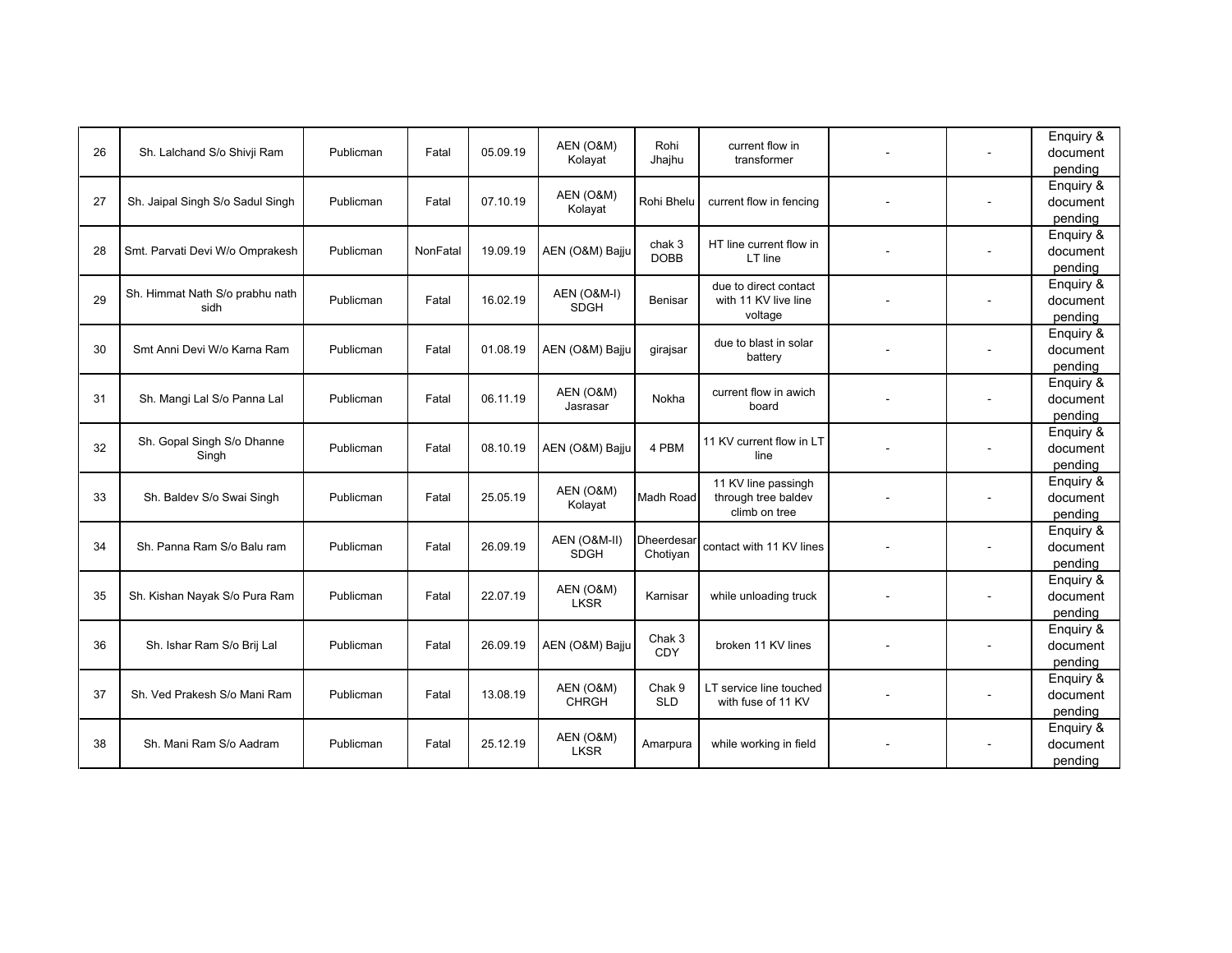| 39 | Sh. Rajesh S/o Sukar           | Publicman | Fatal    | 14.01.20      | AEN (O&M)<br>Kolayat     | Chak<br>Muljayan | while placing 11 KV<br>phuse                                           | $\overline{\phantom{a}}$ | Enquiry &<br>document<br>pending |
|----|--------------------------------|-----------|----------|---------------|--------------------------|------------------|------------------------------------------------------------------------|--------------------------|----------------------------------|
| 40 | Sh. Likhma Ram S/o Jagdish Ram | Publicman | NonFatal | 14.01.20      | AEN (O&M)<br><b>LKSR</b> | Sekhsar          | while clearing 11 KV<br>Fault without permission                       |                          | Enquiry &<br>document<br>pending |
| 41 | Sh. Chaggan Lal S/o Daulat Ram | Publicman | Fatal    | 03.19, khumba | AEN (O&M)<br>Nokha       | khumbasar        | while changing lines                                                   |                          |                                  |
| 42 | Sh. Bhagwana Ram S/o Shiv Lal  | Publicman | Fatal    |               |                          |                  | 10.19, Godu E AEN (O&M) Bajju   Godu Bajju   current flow in stay wire |                          |                                  |
| 43 | Sh. Rupa Ram S/o Ashu Ram      | Publicman | Fatal    | 2.2020, Dhing | AEN (O&M)<br>Nokha       | Dhingasari       | Electric shock while<br>changing water pipe in<br>aggriculture filed   |                          |                                  |
| 44 | Km. Mamta D/o Bhagwana Ram     | Publicman | Fatal    | 3.2020, 40 DO | AEN (O&M)<br>Khajuwala   | 40 DODD          | contact with broken 11<br>KV line wire broken                          |                          |                                  |
| 45 | Sh. Ramniwas S/o Dhanna Ram    | Publicman | Fatal    | 3.2020, 40 DO | AEN (O&M)<br>Khajuwala   | 40 DODD          | contact with broken 11<br>KV line wire broken                          |                          |                                  |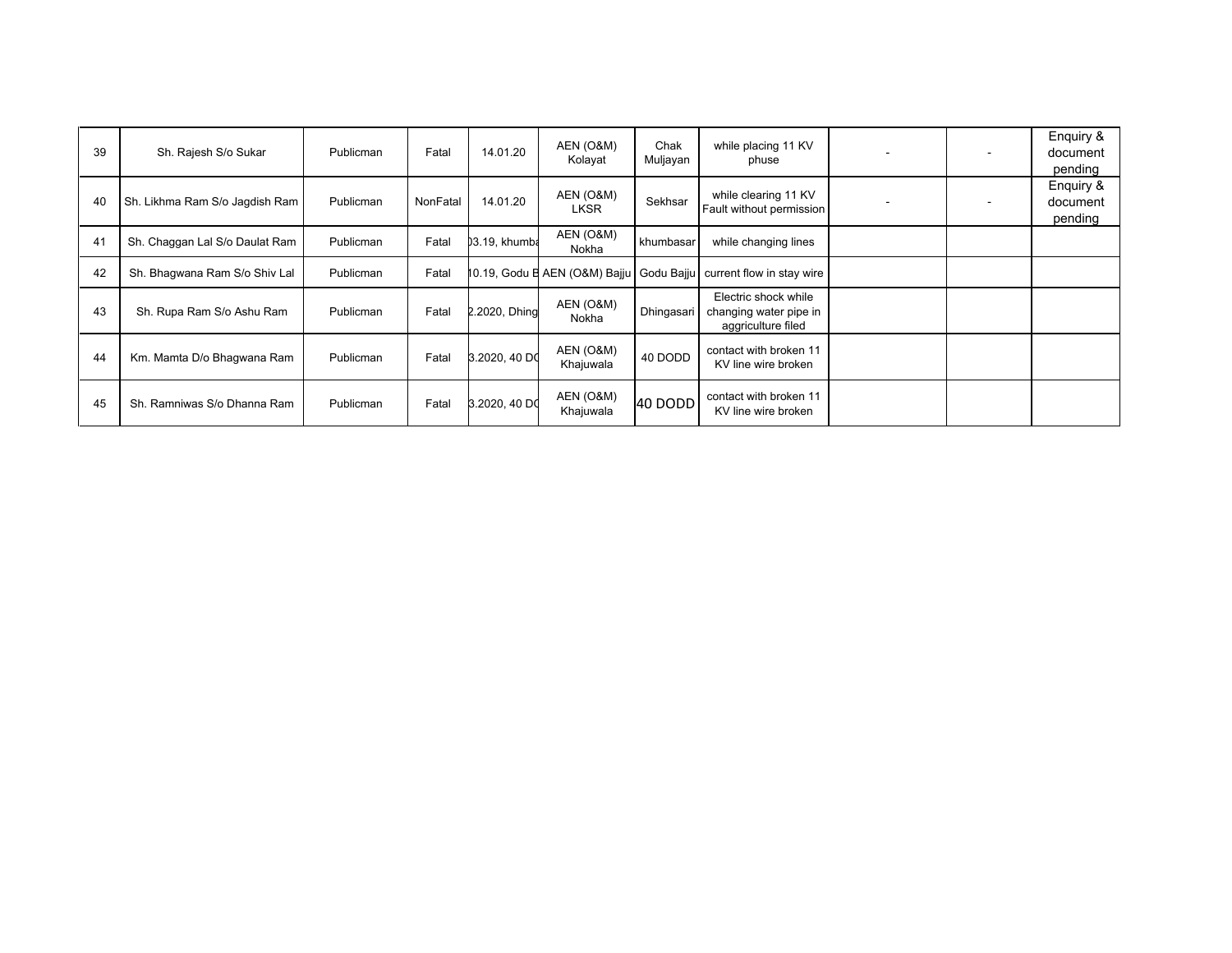#### **OFFICE OF THE SUPERINTENDING ENGINEER (O&M) JODHPUR VIDYUT VITRAN NIGAM LTD. CHURU**

#### **List of Fatal/Non-fatal accident occurred during financial year 2019-20**

**Annexure of SOM-30**

|                         | <b>Name of Circle: CHURU</b><br>Reporting Month: MARCH                |                                                           |                           |                  |                             |                              |                                                  |                                                                     |                                       |         |  |  |
|-------------------------|-----------------------------------------------------------------------|-----------------------------------------------------------|---------------------------|------------------|-----------------------------|------------------------------|--------------------------------------------------|---------------------------------------------------------------------|---------------------------------------|---------|--|--|
| S. No.                  | Name & Father Name                                                    | <b>Whether Departmental</b><br><b>Employee /Publicman</b> | <b>Fatal or Non-fatal</b> | Date of Accident | <b>Name of Sub-division</b> | <b>Place of Accident</b>     | <b>Detailed Reason of each</b><br>Accident       | Name of officer/official<br>responsible if any for<br>that accident | Amount of<br><b>Compensation paid</b> | Remarks |  |  |
| $\mathbf{1}$            | Kumari Aaina D/o Sh.<br>Pemaram Bhat                                  | Publicman                                                 | Fatal                     | 14.05.19         | (Rural) Churu               | Dhodhaliya, churu            | current flow in sopt<br>wire of service line     |                                                                     | 5 Lac                                 |         |  |  |
| $\overline{2}$          | Sh. Rampal S/o Sh<br>Birju Ram                                        | Publicman                                                 | Fatal                     | 15.05.19         | (Rural) Churu               | chhajusar                    | high volatage flow in<br>domestic supply         |                                                                     | 5 Lac                                 |         |  |  |
| $\overline{\mathbf{3}}$ | Raju Singh S/o Balu<br>Singh                                          | Publicman                                                 | Fatal                     | 25.05.19         | Rural, Rajaldesar           | Rajaldesar, Churu            | During Cutting of tree<br>contact with live Line |                                                                     | Nigam Not responsible                 |         |  |  |
| $\overline{4}$          | S/o Akharam,<br>Ramsisar Bhedwaliya,<br>Tehsil sardarshahar           | Publicman                                                 | Fatal                     | 06.06.19         | (O&M), Bhadsar              | Ramsisar, Bhedwaliya         | During agriculture<br>work                       |                                                                     |                                       |         |  |  |
| 5                       | Rakesh S/o Mangilal<br>Saran, Parrewda                                | Publicman                                                 | Fatal                     | 22.11.19         | (O&M), Bidasar              | Parrewda                     | During un authorised<br>line luping work         |                                                                     |                                       |         |  |  |
| 6                       | Raju Ram S/o Laluram<br>Pilaniya Vill-<br>Bhompura, Tehsil<br>Bidasar | Publicman                                                 | Fatal                     | 27.07.19         | (O&M), Bidasar              | Bhompura                     | During operating<br>water booster                |                                                                     |                                       |         |  |  |
| $\overline{7}$          | Sh. Praveen Kumar<br>Dhaka S/o Mahaveer<br>Singh                      | Nigam Emp                                                 | Non-Fatal                 | 16.08.19         | (Rural) Churu               | Bas Dhakan Churu             | Due to air current                               |                                                                     | under process                         |         |  |  |
| 8                       | Sh Pratap Singh S/o<br>Kalu Singh H-I                                 | Nigam Emp                                                 | Non-Fatal                 | 16.09.19         | (O&M) Sujangarh             | Near Shankar Aara<br>Machine | auring working for<br>line amintainance          |                                                                     | under process                         |         |  |  |
| 9                       | Sh. Mohar Singh,<br>Village Nehrana                                   | Publicman                                                 | Fatal                     | 05.01.20         | (O&M) Sahwa                 | Sardarsahar Road             | Unawareness of truck<br>driver                   |                                                                     |                                       |         |  |  |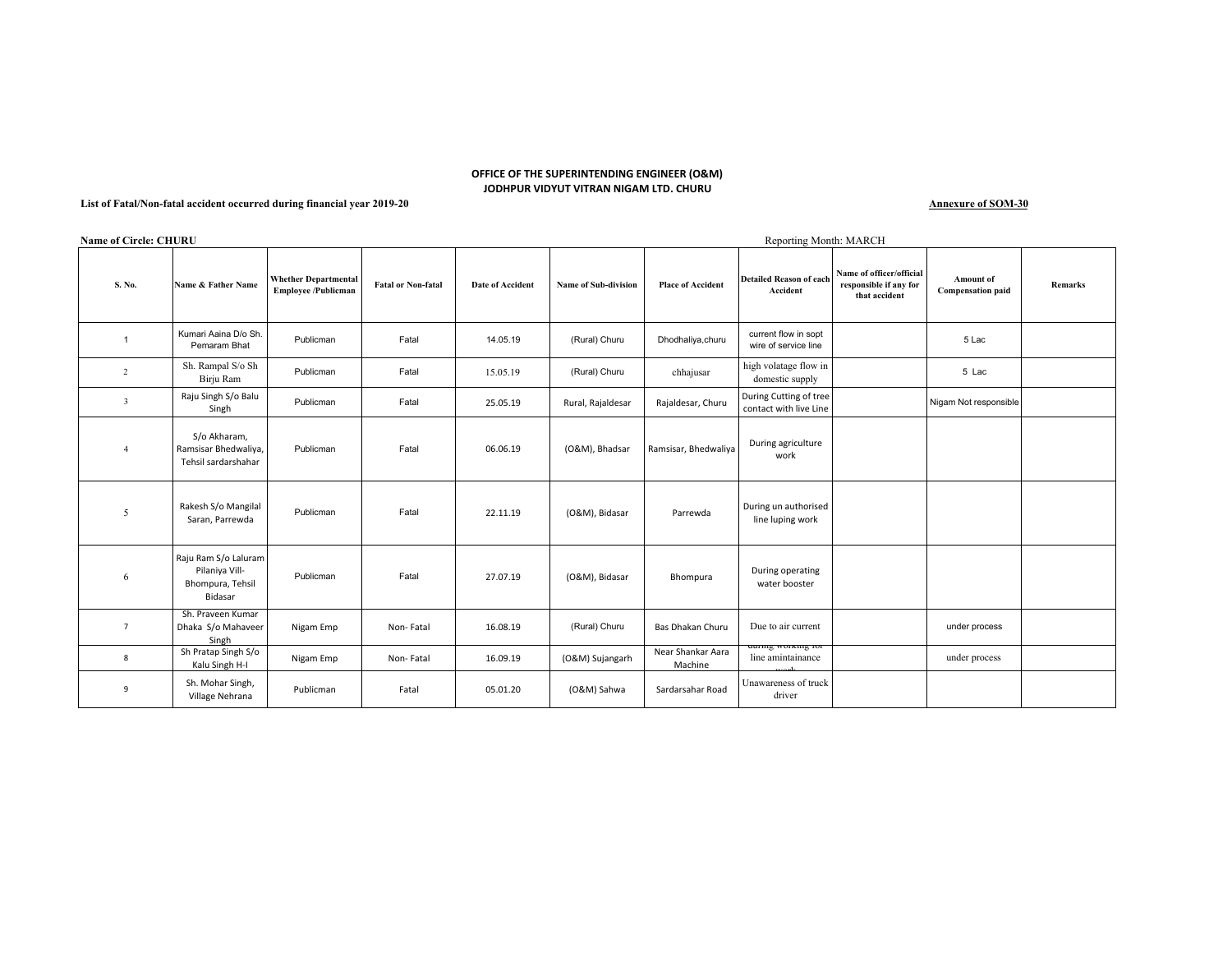# **OFFICE OF THE SUPERINTENDING ENGINEER(O&M), JODHPUR VIDYUT VITRAN NIGAM LTD. HMH**

**List of Fatal/Non-fatal accident occurred during financial year 2019-20**

### **Name of Circle: HMH** SOM 30 Annex

### **Reporting Month: MARCH**

| S.<br>No.      | Name & Father<br><b>Name</b>                 | Whether<br>Departme<br>ntal<br>Employee<br>/Publicma<br>n | Fatal<br><sub>or</sub><br>Non-<br>fatal | Date of<br><b>Accident</b> | Name of<br>Sub-<br>division                           | <b>Place of</b><br>Accident | <b>Detailed Reason</b><br>of each Accident                                           | Name of<br>officer/official<br>responsible if Compensati<br>any for that<br>accident | <b>Amount of</b><br>on paid | <b>Remarks</b>                                        |
|----------------|----------------------------------------------|-----------------------------------------------------------|-----------------------------------------|----------------------------|-------------------------------------------------------|-----------------------------|--------------------------------------------------------------------------------------|--------------------------------------------------------------------------------------|-----------------------------|-------------------------------------------------------|
| $\mathbf{1}$   | श्री संदीप $\,$ पृथ्वीराज<br>टिक्नीकल हैल्पर | निगम<br>कार्मिक                                           | अघात<br>क                               | 04 05 019                  | $ $ (वि.) पीलीबंगा लिखासर                             | 8 एल के एस,<br>थिराजवाला,   | ट्रांसफार्मर फाल्ट<br>ठीक करते वक्त 11<br>केवी से करंट लगने।                         |                                                                                      |                             | Enquiry<br>pending with<br><b>XEN, HMH</b>            |
| $\overline{2}$ | श्री अकरम / श्री गफ्फूर<br>खान               | lआमजन                                                     | घातक                                    | 18 04 019                  | $ $ (वि.) नोहर                                        | दीपलाना                     | ठेन्ट के टावर पर<br>चढकर टेन्ट हटाते<br>हुए 11 केवी लाईन<br>के सम्पर्क में आने<br>सि |                                                                                      | 500000                      | D. 165/<br>28.06.19                                   |
| 3              | श्री रोहित सिंह /श्री<br>सिकंदर सिंह         | आमजन                                                      | घातक                                    | 20 04 019                  | (वि.)<br>हनुमानगढ.<br>ਟਾ0                             | वार्ड न. 28                 | छत से नीचे गाड़ी<br>दिखते वक्त 11<br>केवी लाईन के<br>सम्पर्क में आने से              |                                                                                      |                             | Comp. denied<br>by Committee<br>D.303 Dt.<br>23.08.19 |
| 4              | श्री सुभाष / श्री जयचंद आमजन                 |                                                           | घातक                                    |                            | 18 <sup>0</sup> 04 <sup>0</sup> 19 (वि.) रावतसर खोदान | 3 सी एल डी                  | बिस के ऊपर खड़ा<br>होने से 11 केवी<br>लाईन के सम्पर्क में<br>आने से                  |                                                                                      | 500000                      | D. 166/<br>28.06.19                                   |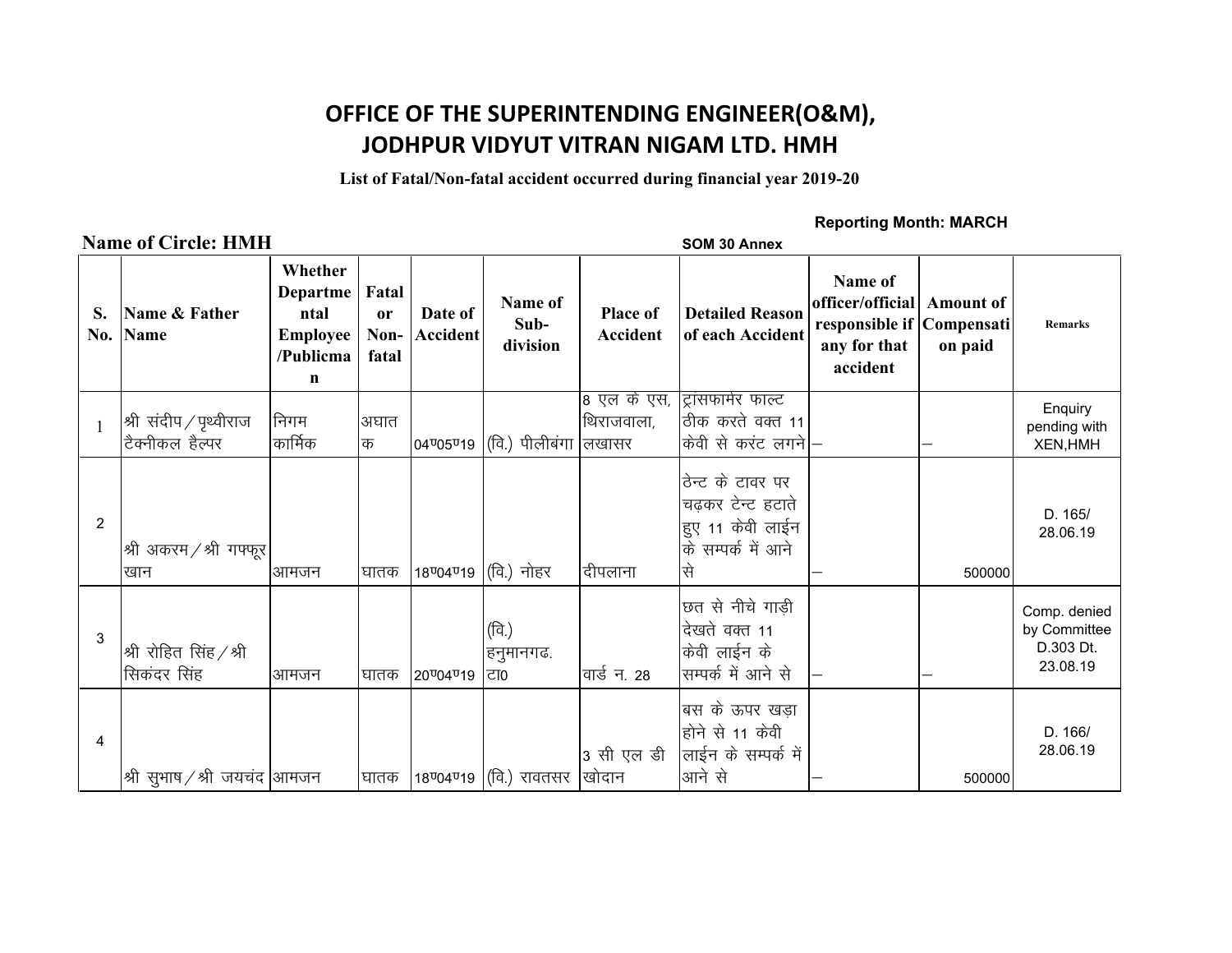| 5              | श्री मनीष /श्री हंस<br>राज                                                                                                                                        | आमजन            | अघात<br>क | 28 04 019                          | (वि.) गोलूवाला डब्ल्यू    |                            | 11 कवा लाइन क<br>पोल पर चढ़ कर<br>ऊपर बैठे कबूतर<br>चक 15 जे डी को पकड़ते समय<br>संपर्क में आने से। |        | Enquiry<br>pending with<br><b>XEN, HMH</b>            |
|----------------|-------------------------------------------------------------------------------------------------------------------------------------------------------------------|-----------------|-----------|------------------------------------|---------------------------|----------------------------|-----------------------------------------------------------------------------------------------------|--------|-------------------------------------------------------|
| 6              | श्री सुखमंदर<br>सिंह / हरदेव सिंह                                                                                                                                 | आमजन            | घातक      | 24 <sup>0090</sup> 18              | (वि.)<br> हनुमानगढ.       | 2 केएनजी,<br>मक्कासर       | मोटर चलाते समय<br>स्टार्टर से करंट<br>आने पर                                                        |        | Comp. denied<br>by Committee<br>D.294 Dt.<br>21.08.19 |
| $\overline{7}$ | $ \raisebox{.4ex}{\ensuremath{\times}}\raisebox{.4ex}{\hspace{.2ex}\raisebox{.4ex}{\scriptsize\textit{1}}}$ श्री केवलराम $\mathcal{\mathcal{S}}$ श्री<br>जिसुखराम | आमजन            | घातक      | 27006019                           | (वि.) पल्लू               | फोगला की<br>रोही<br>33 कवी | टूट हुए 11 कवा<br>लाईन को उठाते<br>समय करंट आने                                                     | 500000 | D. 535/<br>29.11.19                                   |
| 8              | श्री प्रमोद<br>कुमार $\angle$ धर्मपाल                                                                                                                             | निगम<br>कार्मिक | अघात<br>क | 31 08 019                          | (वि.), भादरा              | सब–स्टेशन,<br>भादरा        | 11 केवी का फ़यूज<br>लगाते समय।                                                                      |        | No permanent<br>Disability                            |
| 9              | श्री शाहरूख<br>खान / यासीन खान                                                                                                                                    | आमजन            | अघात<br>क | 01 09 019                          | (वि.), नोहर               | नोहर                       | गुजर रही 11 केवी<br>लाईन के सम्पर्क में<br>आने से।                                                  |        | Enquiry<br>pending with<br><b>XEN, NHR</b>            |
| 10             | श्री अमरजीत $\,$ बुधराम                                                                                                                                           | आमजन            | घातक      | 10 <sup>0</sup> 10 <sup>0</sup> 19 | (वि.), रावतसर  रावतसर     |                            | मीटर से निकलने<br>वाले वायर में कट<br>होने से करंट की<br>चपेट में आने से।                           |        | Comp. denied<br>by Committee<br>D.501 Dt.<br>13.11.19 |
| 11             | श्री<br>मोहनलाल / लालचन्द                                                                                                                                         | आमजन            | घातक      | 26 <sup>0</sup> 10 <sup>0</sup> 19 | $ $ (वि.), रावतसर  रावतसर | 9 आर पी,                   | लकाडया स मरा<br>ट्रेक्टर ट्राली<br>निकालते समय 11<br>केवी लाईन के                                   | 500000 | D. 503/<br>13.11.19                                   |
| 12             | श्री विकास / सैदाराम                                                                                                                                              | आमजन            | घातक      | 19711719                           |                           |                            | लकडियों से भरी<br>ट्रेक्टर ट्राली<br>(वि.), रावतसर 2 एच एल एम निकालते समय 11                        | 500000 | D. 677/<br>28.01.2020                                 |
| 13             | $ \%$ सतीश $/$ मनीराम<br>जाट                                                                                                                                      | आमजन            | घातक      |                                    | 01ण2ण19 (ग्रा.), भादरा    | भिरानी                     | ट्रेक्टर ट्राली की<br>बिड 11 केवी लाईन<br>के सम्पर्क में आने                                        | 500000 | D. 683/<br>31.01.2020                                 |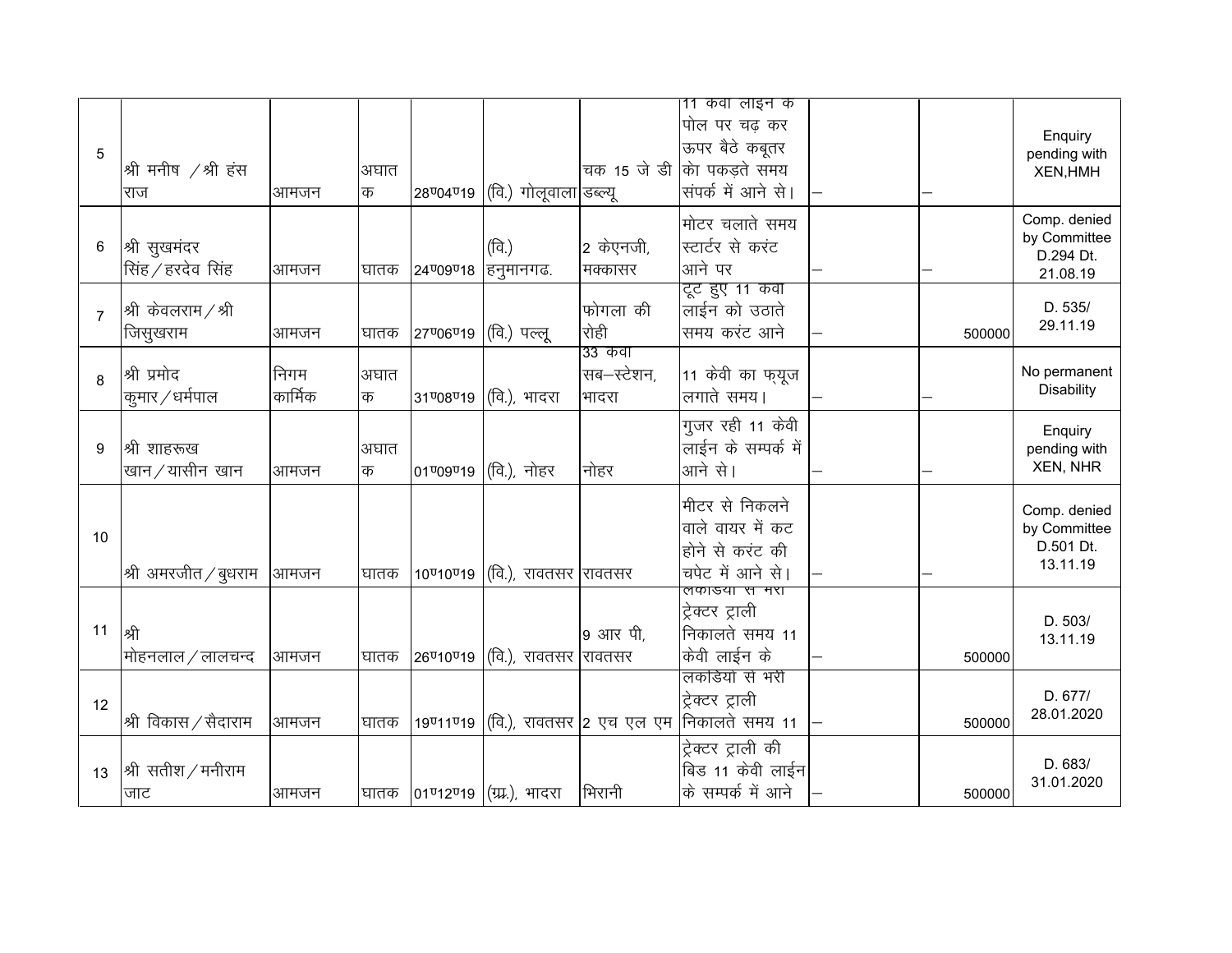| 14 | श्री मनोज कुमार ∕ भूरा ∣निगम<br>सिंह, हेल्पर प्रथम                                                                                                                                                                                        | कार्मिक | अघात<br>क |                        | 03ण्01ण्20 (वि.) संगरिया          | 5 एफ.टी.पी.,<br>कुलचासर  | $\vert$ 11 केवी लाईन के<br>सम्पर्क में आने से                           |  | No permanent<br><b>Disability</b>                     |
|----|-------------------------------------------------------------------------------------------------------------------------------------------------------------------------------------------------------------------------------------------|---------|-----------|------------------------|-----------------------------------|--------------------------|-------------------------------------------------------------------------|--|-------------------------------------------------------|
| 15 | श्री जगदेव सिंह, श्री<br>तरसेम सिंह, श्री<br>अजायब सिंह, श्री<br>लखवीर सिंह                                                                                                                                                               | आमजन    | अघात<br>क |                        | 11ण्01ण्20 (वि.) गोलूवाला आर. के. | चक 16 जे.                | $ 11\rangle$ केवी लाईन के<br>सिम्पर्क में आने से।                       |  | Enquiry<br>pending with<br>XEN, Hanuman<br>garh       |
| 16 | $ \raisebox{.4ex}{\ensuremath{\times}}\raisebox{.4ex}{\hspace{.2ex}\raisebox{.4ex}{\hspace{.2ex}\raisebox{.4ex}{\hspace{.2ex}}}}$ श्री विनोद $\mathcal{A}$ सोहनलाल $ \raisebox{.4ex}{\hspace{.2ex}\raisebox{.4ex}{\hspace{.2ex}}}}$ अामजन |         | घातक      | 06ण्02ण्20 (वि.) पल्लू |                                   | अर्जुनसर रोड             | ट्राली से नीचे<br>उतरते वक्त 11<br>केवी लाईन के<br>सिम्पर्क में आने से। |  | Comp. denied<br>by Committee<br>D.724 Dt.<br>08.02.20 |
| 17 | $ \mathcal{\Re} $ सुरजीत सिंह / श्री<br>जरनेल सिंह                                                                                                                                                                                        | आमजन    | अघात<br>क | 09 03 020<br>20        | (वि.)<br>हनुमानगढ.                | लालाजी<br>बालाजी मार्केट |                                                                         |  | Enquiry<br>pending with<br>XEN, Hanuman<br>aarh       |
| 18 | $ \mathcal{\Re} $ राजू सिंह $\angle \mathcal{\Re} $<br>जीत सिंह                                                                                                                                                                           | lआमजन   | अघात<br>क | 16 03 020<br>20        | $(\pi)$<br>'हनुमानगढ.             | वार्ड नं. 4,<br>सुरेवाला | छिड़छाड. करते<br>समय झटका लगने<br>से ।                                  |  | Enquiry<br>pending with<br>XEN, Hanuman<br>aarh       |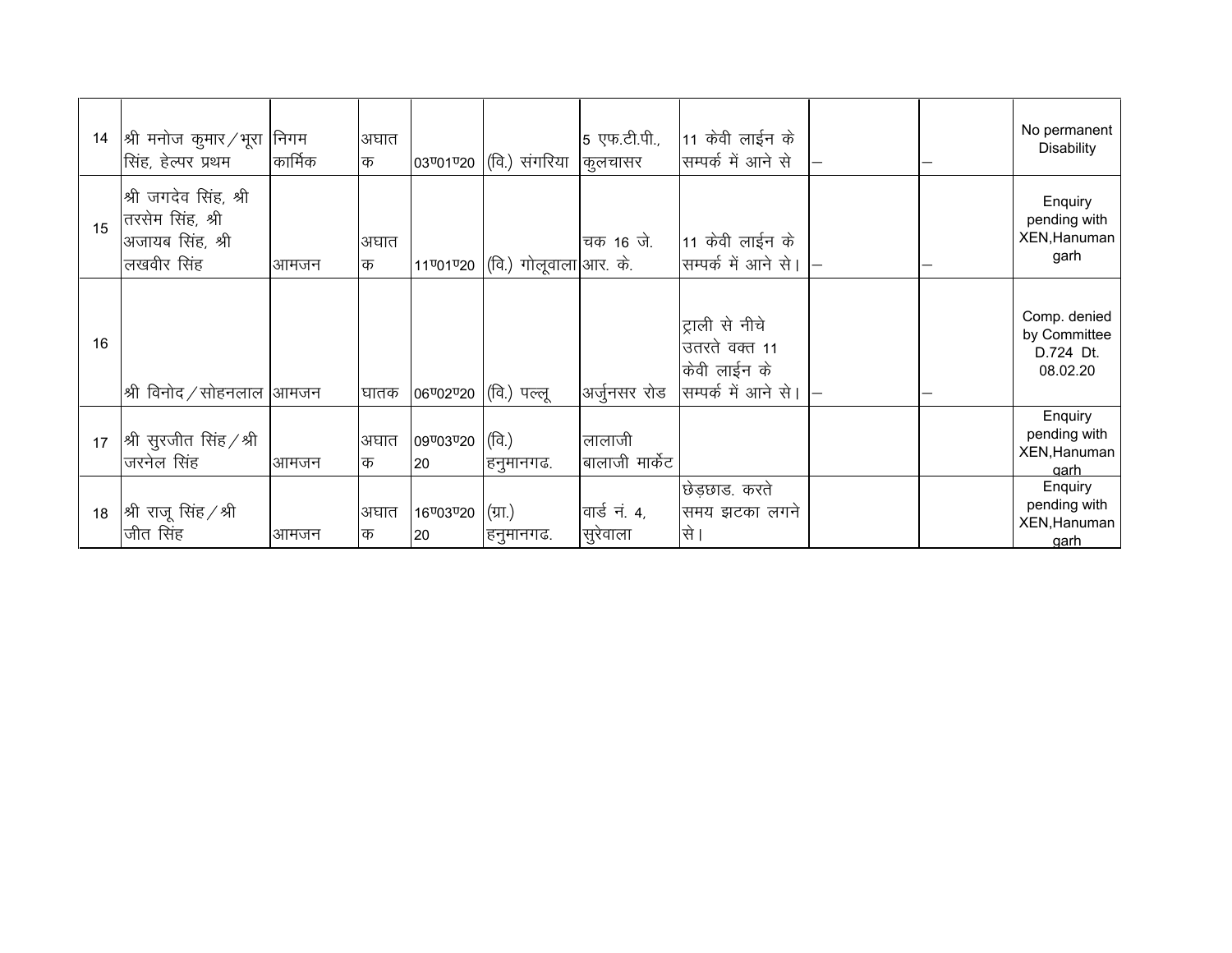### **OFFICE OF THE SUPERINTENDING ENGINEER(O&M), JODHPUR VIDYUT VITRAN NIGAM LTD. SRI GANGANAGAR**

**List of Fatal/Non-fatal accident occurred during financial year 2019-20**

**Annexure of SOM-30**

|                         | <b>Name of Circle</b> |                                                          | Sri Ganganagar               | <b>Reporting Month: MARCH</b> |                          |                             |                                                                                                             |                                                                                   |                                           |                                            |
|-------------------------|-----------------------|----------------------------------------------------------|------------------------------|-------------------------------|--------------------------|-----------------------------|-------------------------------------------------------------------------------------------------------------|-----------------------------------------------------------------------------------|-------------------------------------------|--------------------------------------------|
| S.<br>No.               | Name & Father Name    | Whether<br>Departmental<br><b>Employee</b><br>/Publicman | <b>Fatal</b> or<br>Non-fatal | Date of<br><b>Accident</b>    | Name of Sub-<br>division | Place of<br><b>Accident</b> | <b>Detailed Reason of each</b><br><b>Accident</b>                                                           | Name of<br>officer/offi<br>cial<br>responsibl<br>e if any<br>for that<br>accident | Amoun<br>t of<br>Compe<br>nsation<br>paid | <b>Remarks</b>                             |
| 1                       | Sh. Rampratap         | T.H.                                                     | Non-fatal                    | 1270472019                    | R SOG                    | 6 SGM                       | विद्युत तन्त्र पर कार्य करते समय<br>विद्युत करन्ट लगने से दुर्घटना<br>घटित हुई।                             |                                                                                   | $\ldots$                                  | जांच अधिकारी की जांच<br>रिपोर्ट लम्बित है। |
| $\overline{\mathbf{c}}$ | Sh. Omprakash         | publicman                                                | Non-fatal                    | 10 04 02019                   | Gajsinghpur              | Gajsinghpur                 | बिना निगम को सूचना दिये<br>विद्युत तन्त्र पर कार्य करते समय<br>करन्ट लगने से दुर्घटना घटित<br>हुई।          |                                                                                   | $\overline{\phantom{a}}$                  | जांच अधिकारी की जांच<br>रिपोर्ट लम्बित है। |
| 3                       | Sh. Emichand          | publicman                                                | Non-fatal                    | 1870472019                    | Anoopgarh                | Anoopgarh                   | स्पोर्ट वायर में विद्युत करन्ट आने<br>के कारण दुर्घटना घटित हुई।                                            |                                                                                   |                                           | जांच अधिकारी की जांच<br>रिपोर्ट लम्बित है। |
| 4                       | Sh. Naresh Kumar      | T.H.                                                     | Fatal                        | 27"06"2019                    | <b>R SGNR</b>            | Vill. Fatuhi                | सहा.अभि. की प्रा. रिपोर्ट के<br>अनुसार डीओ फयूज लगाते समय<br>11 केवी का करन्ट लगने से<br>दुर्घटना घटित हुई। |                                                                                   | $\sim$                                    | जांच अधिकारी की जांच<br>रिपोर्ट लम्बित है। |
| 5                       | Sh. Sushil            | publicman                                                | Non-fatal                    | 15"07"2019                    | <b>C-II SGNR</b>         | Purani Abadi<br><b>SGNR</b> | अनुसार छत पर खेलते समय 11<br>केवी का करन्ट लगने से दुर्घटना<br>।घटित हुई।                                   |                                                                                   | $\overline{\phantom{a}}$                  | जांच अधिकारी की जांच<br>रिपोर्ट लम्बित है। |
| 6                       | Sh. Bhavani Gir       | T.H.                                                     | Non-fatal                    | 1870972019                    | Jaitsar                  | 3 J.S.D<br>jaitsar          | सहा.अभि. की प्रा. रिपोर्ट के<br>अनुसार विद्युत कार्य में रखरखाव<br>के कारण दुर्घटना घटित हुई।               |                                                                                   | $\sim$                                    | जांच अधिकारी की जांच<br>रिपोर्ट लम्बित है। |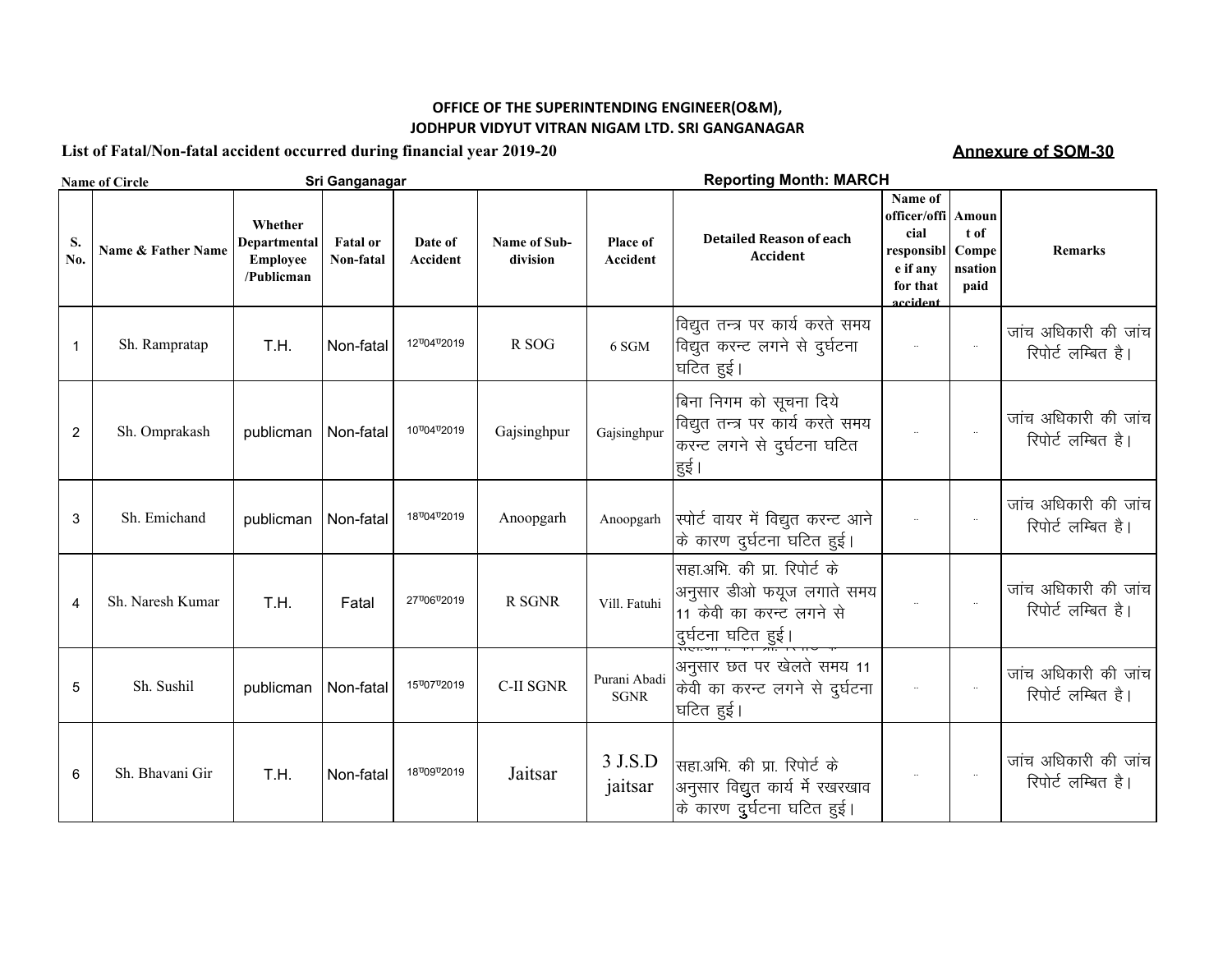|   | Sh. Shailender Singh | publicman | Non-fatal | 08 <sup>0</sup> 10 <sup>0</sup> 2019 | R SOG       | Vill. 38<br><b>PBN</b>             | सिंहा.अभि. की प्रा. रिपोर्ट के<br>अनुसार घग्घर नदी में अत्यधिक<br>जल प्रवाह होने के कारण विद्युत<br>पोल टेढा हो गया जिससे<br>दर्घटना घटित हुई। | $\cdots$ | जांच अधिकारी की जांच<br>रिपोर्ट लम्बित है। |
|---|----------------------|-----------|-----------|--------------------------------------|-------------|------------------------------------|------------------------------------------------------------------------------------------------------------------------------------------------|----------|--------------------------------------------|
| 8 | Sh. Devi Lal         | publicman | fatal     | 18 <sup>0</sup> 12 <sup>0</sup> 2019 | Padampur    | Vill.<br>84LNP                     | सहा.अभि. की प्रा. रिपोर्ट के<br>अनुसार 11 केवी का करन्ट लगने<br>से दुर्घटना घटित हुई।                                                          |          | जांच अधिकारी की जांच<br>रिपोर्ट लम्बित है। |
| 9 | Sh. OM Parkash       | publicman | fatal     | 20 012 02019                         | SriKaranpur | Vill.<br>Chak 12<br>$\overline{O}$ | सहा.अभि. की प्रा. रिपोर्ट के<br>अनुसार छत पर खेलते समय 33<br>केवी लाईन के नीचे ट्राली में तूडी<br>डालते समय दुर्घटना घटित हुई।                 |          | जांच अधिकारी की जांच<br>रिपोर्ट लम्बित है। |
|   | Sh. Raju Ram Bawri   | publicman | fatal     | 31 01 02020                          | SriKaranpur | Vill.<br>Chak 4O<br>Lakhiya        | सिंहा.अभि. की प्रा. रिपोर्ट के<br>अनुसार विवाह समारोह में टन्ट<br>लगातेे समय 11 केवी लाईन कें<br>सम्पर्क मे आंने से दुर्घटना घटित<br>हुई       |          | जांच अधिकारी की जांच<br>रिपोर्ट लम्बित है। |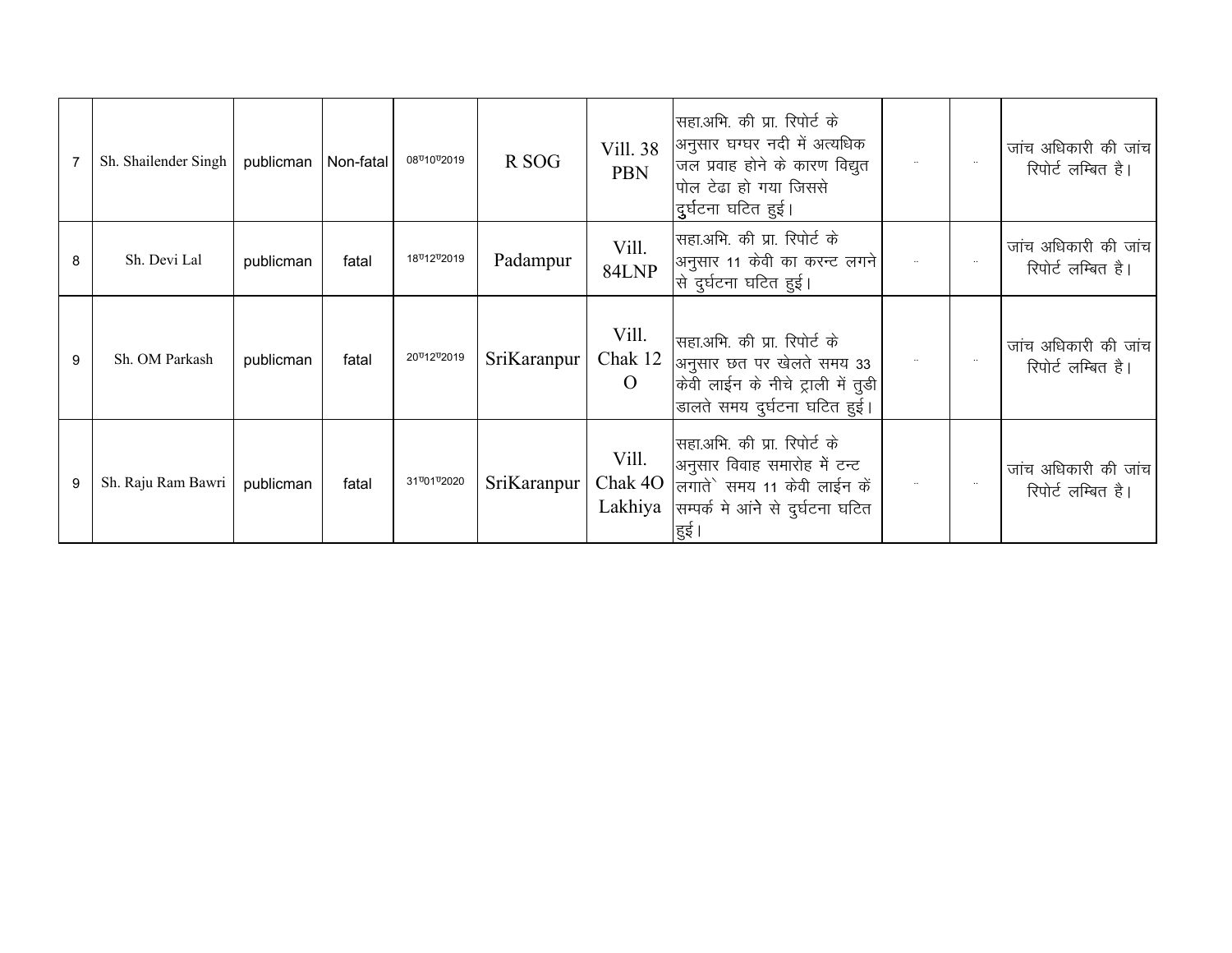### **List of Fatal/Non-fatal accident occurred during financial year 2019-20**

**Annexure of SOM-30**

**Name of Circle- Barmer**

| S.<br>No.      | Name & Father<br><b>Name</b>  | Whether<br><b>Departmen</b><br>tal<br><b>Employee/P</b><br>ublicman | Fatal<br>or Non-<br>fatal | Date of Accident      | <b>Name of Sub-</b><br>division | <b>Place of</b><br><b>Accident</b> | <b>Detailed Reason of each</b><br><b>Accident</b>      | <b>Amount of</b><br>Compensation<br>paid    | <b>Remarks</b>                                                                                                                                                  |
|----------------|-------------------------------|---------------------------------------------------------------------|---------------------------|-----------------------|---------------------------------|------------------------------------|--------------------------------------------------------|---------------------------------------------|-----------------------------------------------------------------------------------------------------------------------------------------------------------------|
|                | Poonma Ram<br>/Narna Ram      | Public Man                                                          | Fatal                     | 04.04.2019            | AEN(CSD-II),<br>Barmer          | Rico                               | निर्माणाधीन मकान पर कार्य करते<br>समय करंट लगने से     | Not Entitle                                 |                                                                                                                                                                 |
| $\overline{2}$ | Chetan Ram<br>/Dama Ram       | Contractor<br>Person                                                | N/F<br>Fatal              | 16.04.2019 18.04.2019 | AEN(O&M)<br>Sindhari            | Sarnu                              | बिना सप्लाई बन्द कर फ्युज बाधते<br>समय करंट लगने से    | <b>Contractor Person</b>                    | मुआवजे की जिम्मेदारी संबंधित<br>ठेकेदार की बनती है एवं इस<br>कार्यालय के पत्रांक 217 दिनांक<br>15.07.2019 द्वारा संबंधित ठेकेदार<br>को मुआवजे हेतु लिखा गया है। |
| 3              | Ibrahim / Aki Khan            | Public Man                                                          | N/F<br>Fatal              | 25.04.2019            | AEN(O&M),<br>Pachapadra         | Sabhara                            | Electroluction                                         | Not Entitle                                 |                                                                                                                                                                 |
| $\overline{4}$ | Hina /Ghewa Ram               | Public Man                                                          | N/F                       | 12.05.2019            | AEN(O&M),<br>Padru              | Padru                              | Electroluction                                         | Not Entitle                                 |                                                                                                                                                                 |
| 5              | Surendra<br>Kumar/Ugra ram    | Public Man                                                          | Fatal                     | 12/05/2019            | AEN(O&M),<br>Gida               | dhani                              | Nimbaniyo ki Electroluction                            | Not Entitle                                 |                                                                                                                                                                 |
| 6              | Punu /Mukim                   | Public Man                                                          | Fatal                     | 18.05.2019            | AEN(O&M),<br>Sedwa              | Sihaniya                           | भारत माला प्रोजेक्ट में पानी डालते<br>समय करंट लगने से | Not Entitle                                 |                                                                                                                                                                 |
| $\overline{7}$ | Khiya ram/Pokar<br>ram        | Public Man                                                          | N/F                       | 18.05.2019            | AEN(O&M),<br>Gida               | pareu                              | Electroluction                                         | Not Entitle                                 |                                                                                                                                                                 |
| 8              | Bhom singh/<br>Arjun Singh    | Public Man                                                          | Fatal                     | 19/05/2019            | AEN(O&M),<br>Gida               | Jajwa                              | Electroluction                                         | Not Entitle                                 |                                                                                                                                                                 |
| $\overline{9}$ | Chel Nath /Rup<br>Nath        | Public Man                                                          | Fatal                     | 20.05.2019            | AEN(O&M),<br>Samdari            | Adiyari<br>Bhakhari                | स्टे वायर में करंट आने से                              | Order No. 281<br>Dt. 05/08/2019<br>500000/- |                                                                                                                                                                 |
| 10             | Deepa ram                     | Public Man                                                          | Fatal                     | 30/05/2019            | AEN(O&M),<br>Baytu              | Baytu                              | Electroluction                                         | Not Entitle                                 |                                                                                                                                                                 |
| 11             | Maya<br>Devi/Shravan<br>Kumar | Public Man                                                          | Fatal                     | 02/06/2019            | AEN(Rural),<br><b>Barmer</b>    | Sanawada                           | Electroluction                                         | Not Entitle                                 |                                                                                                                                                                 |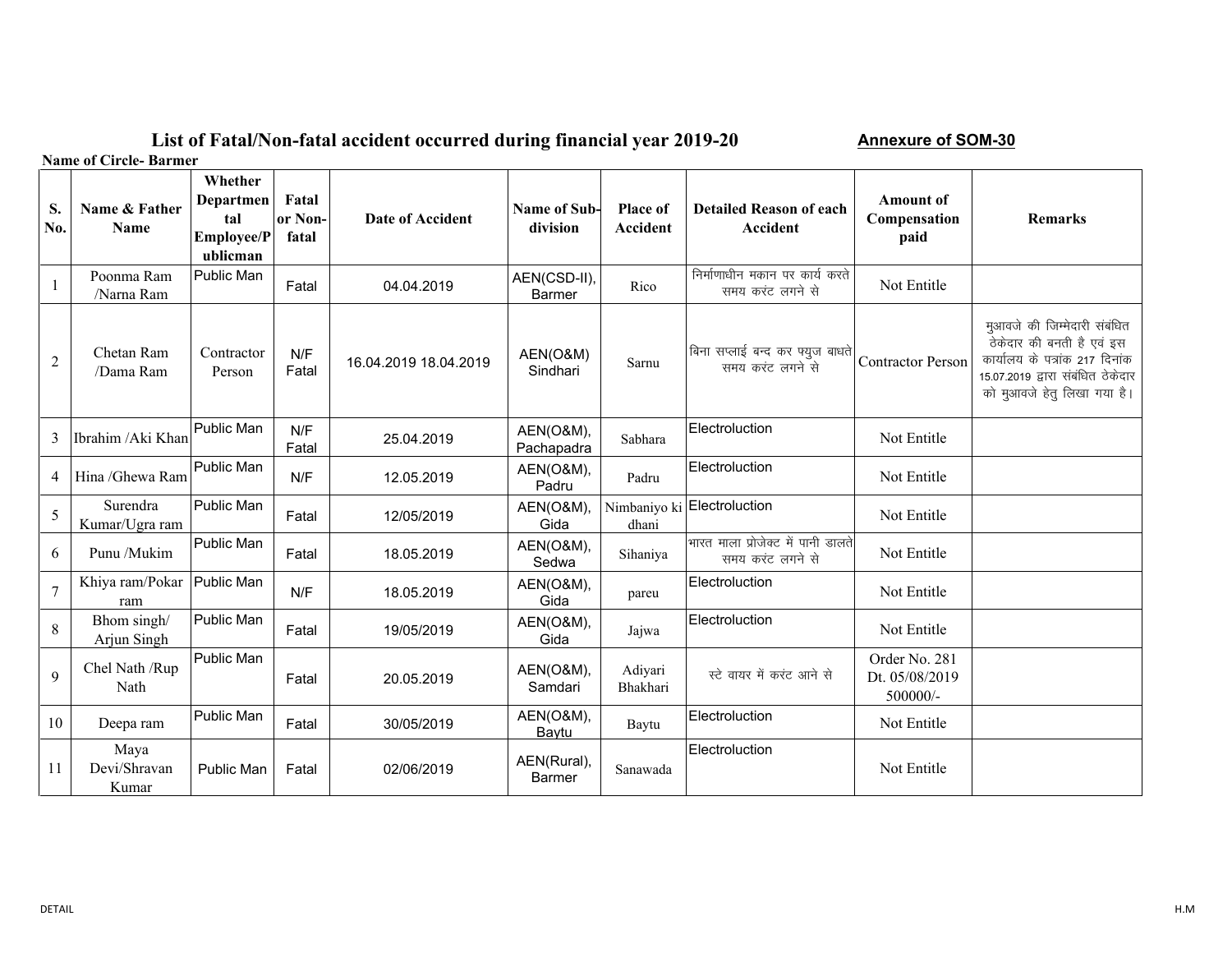| 12 | 1.Tugi Devi/<br>Chena ram<br>2.Bhagaram/<br>3.<br>Bharuram<br>Mula ram/ chena<br>$\overline{4}$ .<br>ram<br>Kamala / chena<br>ram | Public Man             | 1 Fatal<br>3 N/F | 11/06/2019 | AEN(O&M)<br>Chohtan                    | Shriramwala       | Electroluction | Order No. 232<br>Dt. 19.07.2019<br>500000/-           | 1. Case of Tugi Devi is under Fatal<br>Accident and amount is paid off 2.<br>Kamla is not entitle for compentation<br>3. Mula ram & Bhagaram Admitted in<br>the hospital Case will be clarify after<br>receiving diability certificate if any. |
|----|-----------------------------------------------------------------------------------------------------------------------------------|------------------------|------------------|------------|----------------------------------------|-------------------|----------------|-------------------------------------------------------|------------------------------------------------------------------------------------------------------------------------------------------------------------------------------------------------------------------------------------------------|
| 13 | Chuna<br>ram/Achlaram                                                                                                             | Public Man             | Fatal            | 11/06/2019 | AEN(O&M),<br>Gida                      | Malwa<br>Charnan  | Electroluction | Order No. 280<br>Dt. 05/08/2019<br>500000/-           |                                                                                                                                                                                                                                                |
| 14 | Bhiya ram/Deva<br>ram                                                                                                             | Public Man             | Fatal            | 12/06/2019 | AEN(O&M),<br>Gudamalani                | Gadevi            | Electroluction | Order No. 5457<br>Dt. 16.10.2019<br>500000/-          |                                                                                                                                                                                                                                                |
| 15 | Hemaram/<br>Magnaram                                                                                                              | Public Man             | Fatal            | 18/06/2019 | AEN(CSD-II),<br><b>Barmer</b>          | Rohili            | Electroluction | Not Entitle                                           |                                                                                                                                                                                                                                                |
| 16 | Shyam Lal/Prabhu<br>Lal                                                                                                           | Department<br>Employee | N/F              | 24/06/2019 | <b>AEN(O&amp;M),</b><br><b>Balotra</b> | Balotra           | Electroluction | Not Entitle                                           | No Disability                                                                                                                                                                                                                                  |
| 17 | Tan Singh/Agar<br>Singh                                                                                                           | Public Man             | Fatal            | 28/06/2019 | <b>AEN(O&amp;M),</b><br>Chohtan        | Dudhwa            | Electroluction | Order No. 349<br>Dt. 27/08/2019<br>500000/-           |                                                                                                                                                                                                                                                |
| 18 | Mathu singh/<br>Sambhu Singh                                                                                                      | Public Man             | Fatal            | 11/07/2019 | AEN(O&M),<br>Siwana                    | Meli              | Electroluction | Not Entitle                                           |                                                                                                                                                                                                                                                |
| 19 | Joga Ram/Dola<br>Ram                                                                                                              | Public Man             | Fatal            | 13/07/2019 | AEN(O&M),<br>Baytu                     | baytu             | Electroluction | Not Entitle                                           |                                                                                                                                                                                                                                                |
| 20 | Purkha ram/Hema<br>ram                                                                                                            | Public Man             | Fatal            | 22/07/2019 | AEN(O&M),<br>Sedwa                     | Bhakhasar         | Electroluction | Order No. 515<br>Dt. 30/10/2019<br>500000/-           |                                                                                                                                                                                                                                                |
| 21 | Mohit / Chelaram                                                                                                                  | Public Man             | Fatal            | 20/07/2019 | AEN(O&M),<br>Pachpadra                 | Ghadoi<br>charnan | Electroluction | Pending                                               | Essential documents like<br>death certificate, F.I.R yet<br>not received                                                                                                                                                                       |
| 22 | Bhaga ram/<br>Bhimaram                                                                                                            | Department<br>Employee | N/F              | 25/07/2019 | AEN(O&M),<br>Chohtan                   | Sobhala           | Electroluction | Medical disability<br>certificate yet not<br>received |                                                                                                                                                                                                                                                |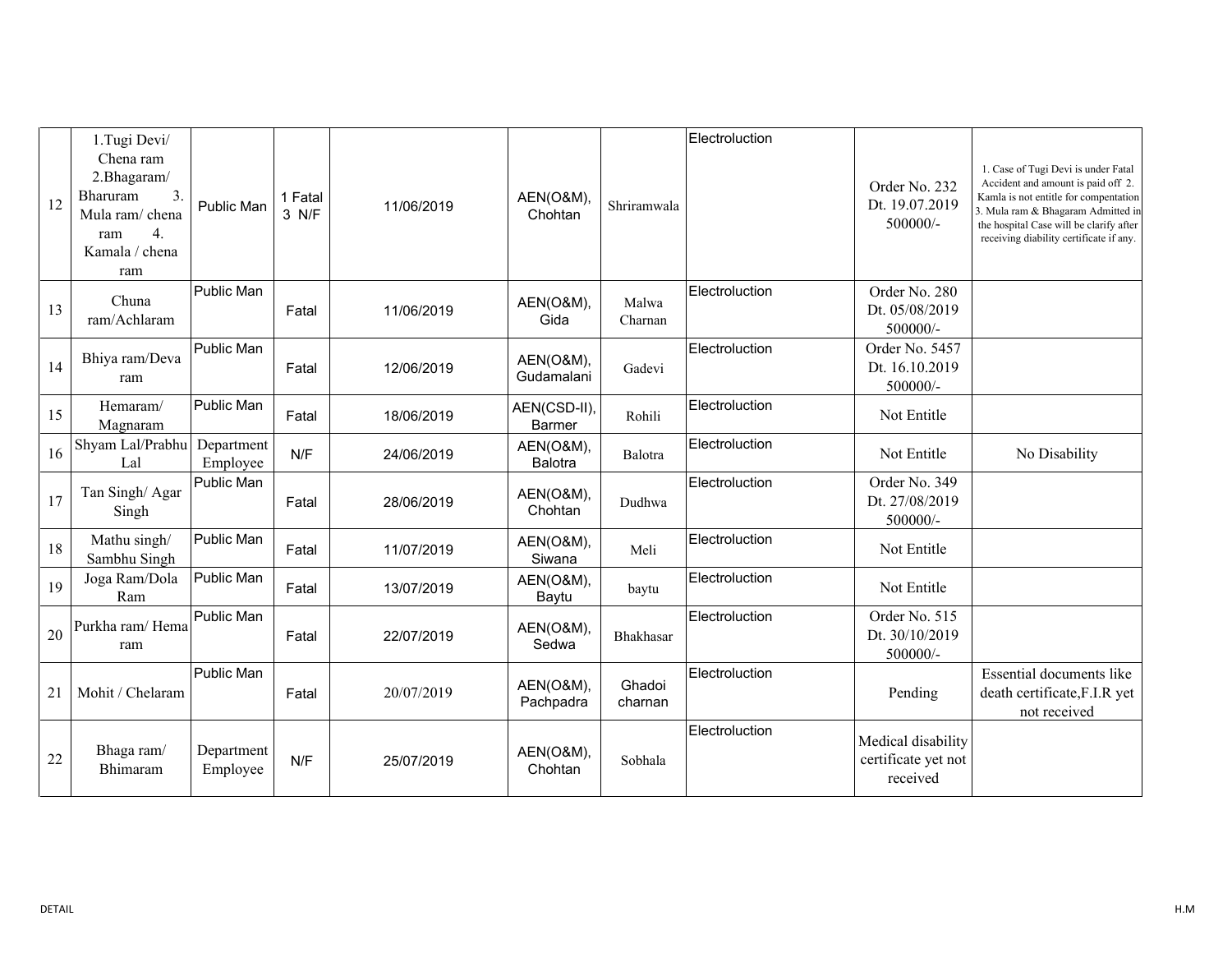| 23 | Chena Ram/ Jala<br>Ram                                | Public Man             | N/F                       | 29/07/2019 | AEN(CSD-II),<br><b>Barmer</b> | Chawa,<br>Sarnu             | Electroluction | Not Entitle                                 |  |
|----|-------------------------------------------------------|------------------------|---------------------------|------------|-------------------------------|-----------------------------|----------------|---------------------------------------------|--|
| 24 | Geeta Devi/<br>Krishan Kumar                          | Public Man             | Fatal                     | 10/08/2019 | AEN(O&M),<br>Gudamalani       | Ishwarpura,<br><b>Banta</b> | Electroluction | Not Entitle                                 |  |
| 25 | Praveen/Amba<br>Ram                                   | Public Man             | Fatal                     | 11/08/2019 | AEN(O&M),<br>Chohtan          | <b>AKODA</b>                | Electroluction | Enquiry pending                             |  |
| 26 | Mula<br>ram/Achlaram                                  | Public Man             | Fatal                     | 18/08/2019 | AEN(Rural),<br><b>Barmer</b>  | Ude ka Tala                 | Electroluction | Not Entitle                                 |  |
| 27 | Dinesh<br>Kumar/Lunkaran                              | Public Man             | Fatal                     | 02/09/2019 | AEN(O&M),<br>Sheo             | Gunga                       | Electroluction | Order No. 614<br>Dt. 30/12/2019<br>500000/- |  |
| 28 | 1. Shayam<br>Kumar/Pemaram<br>2.Dharmaram/<br>Pemaram | Public Man             | 1.Fatal<br>2.Non<br>fatal | 13/09/2019 | AEN(O&M),<br>Dhorimanna       | Badha                       | Electroluction | Not Entitle                                 |  |
| 29 | Magaram<br>/Hukmaram                                  | Public Man             | 1.Fatal                   | 23/09/2019 | AEN(O&M),<br>Bhiyad           | Ramdev<br>Nagar,<br>Mokhab  | Electroluction | Order No. 774<br>Dt. 17/03/2020<br>500000/- |  |
| 30 | Tikam chand<br>Punma Ram                              | Public Man             | 1. Fatal                  | 23/09/2019 | AEN(O&M),<br>Gudamalani       | Ramji ki Gol                | Electroluction | Not Entitle                                 |  |
| 31 | Prakash<br>Choudhary/Vagta<br>Ram                     | Public Man             | 1.Fatal                   | 13/10/2019 | AEN(CSD-I),<br><b>Barmer</b>  | Hapo Ki<br>Dhani            | Electroluction | Enquiry pending                             |  |
| 32 | Laxman Ram/<br>Mukna Ram                              | Department<br>Employee | N/F                       | 31/10/2019 | AEN(R),<br><b>Barmer</b>      | Undhakha                    | Electroluction | Enquiry pending                             |  |
| 33 | Taga Ram/Budha<br>Ram                                 | Department<br>Employee | Fatal                     | 09/11/2019 | AEN(CSD-II),<br>Barmer        | Bhadhkha                    | Electroluction | pending                                     |  |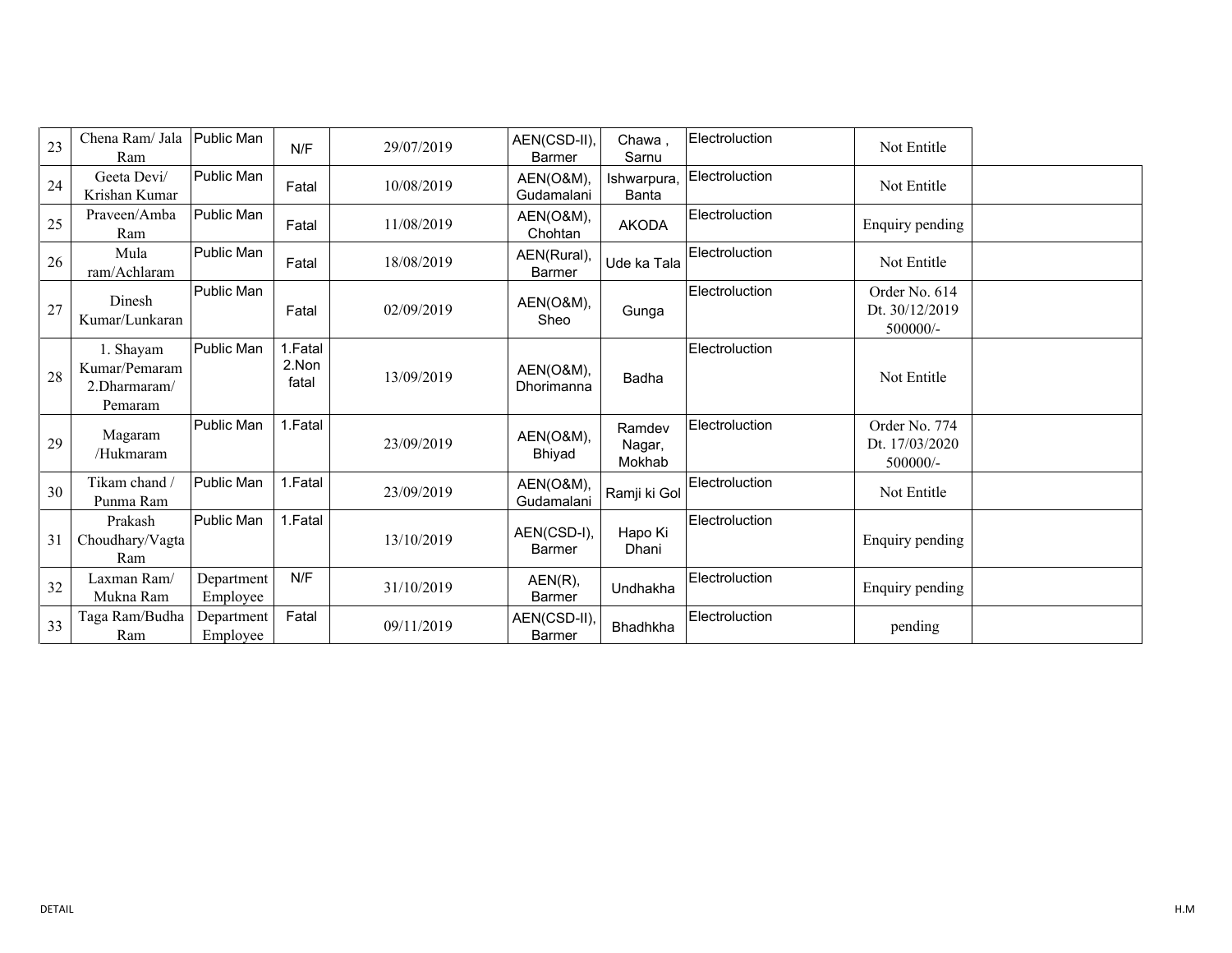|    | 1-Kalu Khan/Babu Public Man     | N/F                                   |              |                                                                                    |                                    | Electroluction      |                |                                             |  |
|----|---------------------------------|---------------------------------------|--------------|------------------------------------------------------------------------------------|------------------------------------|---------------------|----------------|---------------------------------------------|--|
| 34 | Khan<br>2-Ravi/Ramjan           |                                       |              | 09/11/2019                                                                         | $AEN(R)$ ,<br><b>Balotra</b>       | Asotra              |                | Enquiry pending                             |  |
|    | 3-Mastan/Karma                  |                                       |              |                                                                                    |                                    |                     |                |                                             |  |
| 35 | Mangal<br>Singh/Prabhu<br>Singh | Public Man                            | Fatal        | 10/11/2019                                                                         | AEN(O&M),<br>Chohtan               | <b>AKODA</b>        | Electroluction | Order No. 629<br>Dt. 09/01/2020<br>500000/- |  |
| 36 | Tag Dan/Surtdan                 | Public Man                            | Fatal        | 17/11/2019                                                                         | AEN(O&M),<br>Gudamalani            | Aleti               | Electroluction | Enquiry pending                             |  |
| 37 | Hasam/Aahmad                    | Public Man                            | Fatal        | 12/12/2019                                                                         | AEN(O&M),<br>Sedwa                 | Lakdasar            | Electroluction | Enquiry pending                             |  |
| 38 | Raghunath Ram/<br>Dhanna Ram    | Public Man                            | Fatal        | 15/12/2019                                                                         | AEN(O&M),<br>Gudamalani            | Bhedhan             | Electroluction | Enquiry pending                             |  |
| 39 | Dheera Ram/<br>Cheema Ram       | Public Man                            | Fatal        | 26/12/2019                                                                         | AEN(O&M),<br>Gudamalani            | Ramji ki Gol        | Electroluction | Enquiry pending                             |  |
| 40 | Nena Ram/Devi<br>Ram            | Public Man                            | Fatal        | 13/01/2020                                                                         | AEN(O&M),<br>Padru                 | Dharna              | Electroluction | Enquiry pending                             |  |
| 41 | Gordhan Ram/<br>Deraj Ram       | Public Man                            | Fatal        | 02/02/2020                                                                         | AEN(O&M),<br>Gudamalani            | <b>Banta Der</b>    | Electroluction | Enquiry pending                             |  |
| 42 | Ranveer Kumar/<br>Maga Ram      | Public Man                            | Fatal        | 11/02/2020                                                                         | <b>AEN(O&amp;M),</b><br>Gudamalani | Piprali             | Electroluction | Enquiry pending                             |  |
| 43 | Abdulla/Jakub                   | Public Man                            | N/F          | 18/02/2020                                                                         | AEN(O&M),<br>Chohtan               | Meghasar            | Electroluction | Enquiry pending                             |  |
| 44 | Deva Ram /Pema<br>Ram           | Department<br>Employee                | N/F<br>Fatal | 13/03/2020 18/03/2020                                                              | AEN(O&M)<br>Bhiyad                 | Uchawada,<br>Kasmir | Electroluction | Enquiry pending                             |  |
| 45 | Bhawani / Jiya<br>Ram           | Public Man                            | Fatal        | 29/03/2020                                                                         | AEN(O&M)<br>Baytu                  | Ramdan ka<br>tala   | Electroluction | Enquiry pending                             |  |
|    |                                 |                                       |              |                                                                                    |                                    |                     |                |                                             |  |
|    |                                 |                                       |              |                                                                                    |                                    |                     |                |                                             |  |
|    |                                 |                                       |              | No. of Non Fatal Accident Enquiry pending                                          |                                    |                     |                |                                             |  |
|    | Upto Last Financial<br>Year     | No. of Fatal Accident Enquiry pending |              |                                                                                    |                                    |                     |                |                                             |  |
|    | <b>Current Financial Year</b>   |                                       |              | No. of Non Fatal Accident Enquiry pending<br>No. of Fatal Accident Enquiry pending |                                    | 11                  |                |                                             |  |
|    |                                 |                                       |              |                                                                                    |                                    |                     |                |                                             |  |
|    |                                 |                                       |              | <b>Total Enquiry Pending</b><br><b>Total Case Pending</b>                          |                                    | 14<br>16            |                |                                             |  |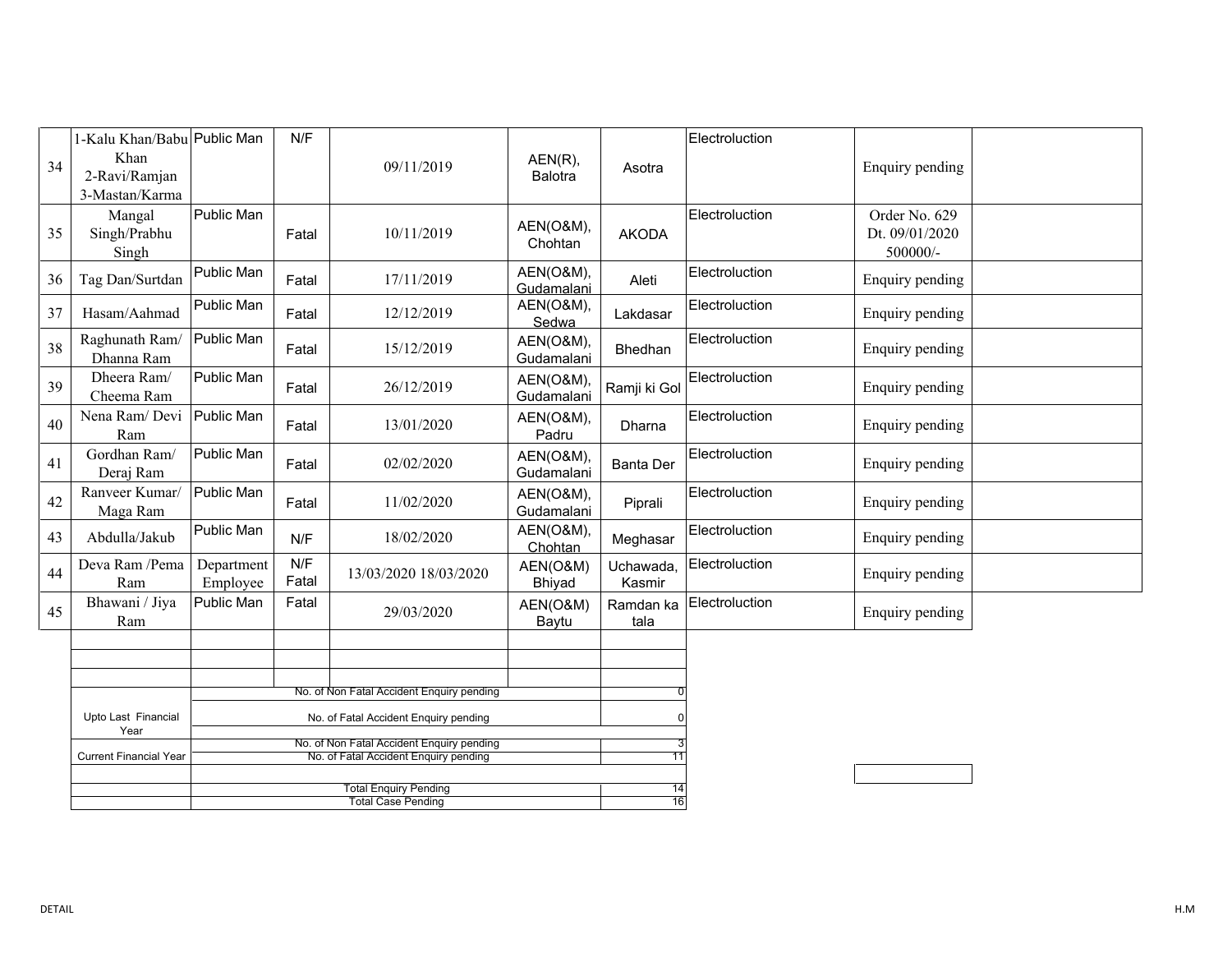#### **OFFICE OF THE SUPERINTENDING ENGINEER(O&M),**

#### **JODHPUR VIDYUT VITRAN NIGAM LTD. JAISALMER**

# **List of Fatal/Non-fatal accident occurred during financial year 2019-20 Annexure of SOM-30**

|     | <b>Annexure of SOM-30</b> |
|-----|---------------------------|
| n o |                           |

|                | Name of Circle               |                                                          |                              | $Mar-20$<br><b>Reporting Month</b> |                          |                                           |                                                                   |                                                                      |                                          |                                                                           |
|----------------|------------------------------|----------------------------------------------------------|------------------------------|------------------------------------|--------------------------|-------------------------------------------|-------------------------------------------------------------------|----------------------------------------------------------------------|------------------------------------------|---------------------------------------------------------------------------|
| S.<br>No.      | Name & Father<br><b>Name</b> | Whether<br>Departmental<br><b>Employee</b><br>/Publicman | <b>Fatal</b> or<br>Non-fatal | Date of<br><b>Accident</b>         | Name of Sub<br>division  | <b>Place of Accident</b>                  | <b>Detailed Reason</b><br>of each Accident                        | Name of officer<br>/official responsible<br>if any for that accident | <b>Amount of</b><br>Compensation<br>paid | <b>Remarks</b>                                                            |
| 1              | Sh. Rajesh meena             | Deptt.<br>Employee                                       | Fatal                        | 21.03.2019<br>DOD-<br>03.05.2019   | AEN(O&M)<br>Pokaran      | 33/11 kv s/s at<br>Naniyanai              | Due to Electrocution By<br>11KV yard                              | Nil                                                                  | Rs.861120                                | Enquiry completed/<br>compensation Sanctioned vide<br>00.2484.dt 21.08.19 |
| $\overline{2}$ | Sh. Rajendra Kumar           | Deptt.<br>Employee                                       |                              | Non-Fatal 25.06.2019               | AEN(O&M)<br>Fatehgarh    | Chhoddiya                                 | 33/11 kv GSS at Due to Electrocution by 11<br>kv line             | nil                                                                  |                                          | Under Medical treatment/ No<br>disability certificate submitted           |
| 3              | Smt. Sohani Devi             | Public Man                                               | Fatal                        | 15.06.19                           | AEN(O&M)<br>Nachana      | 12 NUD Madasar                            | Due to Electrocution by 11<br>kv Feeder Jaluwala                  | Nil                                                                  | Rs. 500000                               | Enquiry completed/<br>compensation Sanctioned vide<br>00.4723.dt 04.12.19 |
| 4              | Sh. Gopal Ram                | <b>Public Man</b>                                        | Fatal                        | 26.06.19                           | AEN(O&M)<br>Nachana      | Feeder                                    | 11 KV Karnewala Due to Electrocution by 11<br>kv Feeder Karnewala | Nil                                                                  | Rs. 500000                               | Enquiry completed/<br>compensation Sanctioned vide<br>00.4722,dt 04.12.19 |
| 5              | Sh. Harchand                 | Public Man                                               | Fatal                        | 20.07                              | AEN(O&M)<br>Jaisalmer    | vijay laxmi w/o<br>Ravindra's<br>tubewell | Due to Electrocution at<br>Tubewell                               | Nil                                                                  | Rs. 500000                               | Enquiry completed/<br>compensation Sanctioned vide<br>00.5027,dt 19.12.19 |
| 6              | Sh. Ajaypal Sing             | Public Man                                               | Non-Fatal                    | 29.07.19                           | AEN(O&M)<br>Bhaniyana    | Vill. Dantal                              | Due to Electrocution by<br>Low Volatage (240 Volt)                | Nil                                                                  |                                          | Enquiry completed, No<br>dissability certificate submitted                |
| $\overline{7}$ | Sh. Khet Singh               | Public Man                                               | Fatal                        | 31.07.19                           | AEN(rural)<br>Jaisalmer  | Approx 2km<br>before Dhaneli<br>Vill.     | Due to Electrocution by 11<br>kv                                  | Nil                                                                  |                                          | postmortem report not<br>submitted yet                                    |
| 8              | Sh. Nepal Singh              | Public Man                                               | Non-Fatal                    | 31.07.19                           | AEN(rural)<br>Jaisalmer  | Approx 2km<br>before Dhaneli<br>Vill.     | Due to Electrocution by 11<br>kv                                  | Nil                                                                  |                                          | Enquiry completed, No<br>dissability certificate submitted                |
| 9              | Sh. Chagna Ram               | Public Man                                               | Non-Fatal                    | 14.08.19                           | AEN(O&M)<br>Chandhan     | 11 kv Feeder<br>Sodhakor                  | Due to Electrocution by 11<br>kv                                  | Sandeep Kumar (TH), Dhara<br>Singh (TH)                              |                                          | No disability certificate<br>submitted                                    |
| 10             | Sh. Chima Ram                | Public Man                                               | Fatal                        | 15.09.19                           | AEN (Rural)<br>Jaisalmer | 4ATM ASHUTAR<br>Road Post bandha          | Due to Electrocution by<br>33/11 kv                               | Nil                                                                  | Rs. 500000                               | Enquiry completed/<br>compensation Sanctioned vide<br>00.4702,dt 04.12.19 |
| 11             | Sh. Mohan Singh              | Deptt. Employee<br><b>CCA-III</b>                        | Fatal                        | 20.10.19                           | AEN(O&M)<br>Chandhan     | badoda village                            | Due to repairing work at LT line<br>pole broken                   | Nil                                                                  | 639200                                   | Enquiry completed/<br>compensation Sanctioned vide<br>00.5985,dt 14.02.20 |
| 12             | Sh. Jivan Ram                | Public Man                                               | Fatal                        | 18.11.19                           | AEN(O&M)<br>Nachana      | Askandra village<br>Nachana               | Due to Electrocution by 11 kv<br>Feeder Askandra                  | Nil                                                                  |                                          | Enquiry completed/ under process/<br>certified document not submitted yet |
| 13             | Sh. Malak kha                | Public Man                                               | Fatal                        | 03.11.19                           | AEN(O&M)<br>Bhaniyana    | Rajmathai village                         | Due to Electrocution by LT line                                   | Nil                                                                  |                                          | under process/certified document not<br>submitted yet                     |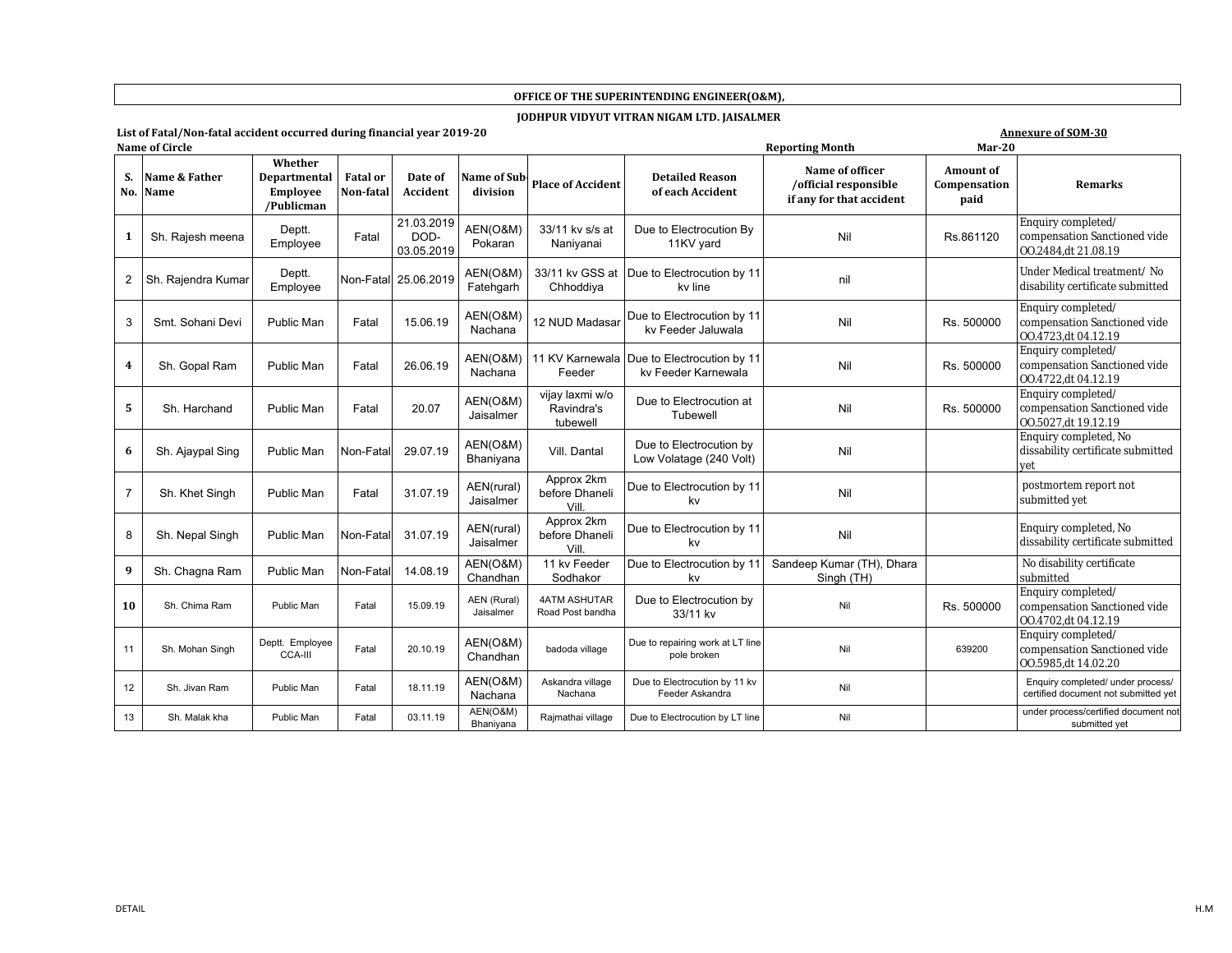### **Annexure of SOM-30**

|                |                                             | <b>Name of Circle:- JALORE</b>           |                    |                            | Month March-2020         |                             |                                                                                                                                                                                          |                  |                                                                       |                                            |
|----------------|---------------------------------------------|------------------------------------------|--------------------|----------------------------|--------------------------|-----------------------------|------------------------------------------------------------------------------------------------------------------------------------------------------------------------------------------|------------------|-----------------------------------------------------------------------|--------------------------------------------|
|                |                                             |                                          |                    |                            |                          |                             | List of Fatal/Non-fatal accident occurred during financial year 2019-20                                                                                                                  |                  |                                                                       |                                            |
| S.N            | <b>NAME</b>                                 | P/S                                      | F/NF               | DATE OF<br><b>ACCIDENT</b> | SUB<br><b>DIVISION</b>   | PLACE OF<br><b>ACCIDENT</b> | <b>REASON</b>                                                                                                                                                                            | <b>DEFAULTER</b> | COMP. OF ORDER NO.                                                    | <b>RFMARK</b>                              |
|                | Sh.Pukhraj S/o<br>Babulal                   | Public Man                               | Fatal              | 08.04.2019                 | Chitalwana               | Meghvalo ki                 | when he was starting the motor starter at<br>dhani, siwada his agriculture well Due to fault in motor<br>starter, he came into influence of current<br>and due to electric shock he died | $\cdots$         |                                                                       | Nigam not responsible                      |
| $\overline{2}$ | Sh. Shrawan<br>Kumar S/o<br>Posaram         | Public Man                               | Non-Fatal          | 05.04.2019                 | Bagra                    | Bhetala                     | When he was climbed on the tree he came<br>into influence of 11 kv line which was<br>going nearby tree and got elecrical shock                                                           | $\cdots$         |                                                                       | Nigam not responsible                      |
| 3              | Sh. Prahlad S/o<br>Punaram                  | Public Man                               | Fatal              | 01.05.2019                 |                          | Chitalwana Chitalwana       | due to self careless and unauthorised cable<br>connection                                                                                                                                | .                |                                                                       | Nigam not responsible                      |
| $\overline{4}$ | Smt. Banni Devi<br>w/o Prahlad              | <b>Public Man</b>                        | Fatal              | 01.05.2019                 |                          | Chitalwana Chitalwana       | due to self careless and unauthorised cable<br>canection                                                                                                                                 |                  |                                                                       | Nigam not responsible                      |
| 5              | sh. Jitendar kumar<br>S/o sh. Nanji ram     | Public Man                               | Fatal              | 08.05.2019                 | Raniwara                 | Jakhad                      | at time of changing shower pipe the flow<br>of water touched 11 kv line                                                                                                                  | .                | Compensation of 5 lac<br>sanctioned via letter no.<br>3718/30.08.2019 |                                            |
| 6              | Sh. Bhura Ram s/o<br>Chela Ram              | Public Man                               | Non-Fatal 19/06/19 |                            | Jalore                   | Godan                       | Iron rodd touched 11 kv line by child on<br>roof                                                                                                                                         |                  |                                                                       | No Disability and<br>Nigam not responsible |
|                | Sh. Madrupa Ram<br>S/o Vardharam            | Public Man (Fatal<br>Contract<br>labour) |                    | 26/06/2019                 | Jeewana                  | Jalampura                   | VCB not closed and maintenance of line<br>without cuting GO of feeder                                                                                                                    |                  |                                                                       | Compensation paid by<br>contractor         |
| 8              | SH. KANA RAM S/O Public Man<br>CHHOGA JI    |                                          | Fatal              | 14.07.2019                 | <b>JASWANTPU RAJPURA</b> |                             | due to 11 kv wire breaks and fall upon<br>victim                                                                                                                                         |                  | Compensation of 5 lac<br>sanctioned via letter no.<br>2777/22.07.2019 |                                            |
| 9              | SH. NIMBU DEVI<br>S/O RUDA JI               | Public Man                               | Fatal              | 14.07.2019                 | <b>JASWANTPU RAJPURA</b> |                             | due to 11 kv wire breaks and fall upon<br>victim                                                                                                                                         |                  | Compensation of 5 lac<br>sanctioned via letter no.<br>2779/22.07.2019 |                                            |
|                | 10 SH. MAFARAM S/O Public Man<br>RUDA JI    |                                          | Fatal              | 14.07.2019                 | <b>JASWANTPU RAJPURA</b> |                             | due to 11 kv wire breaks and fall upon<br>victim                                                                                                                                         |                  | Compensation of 5 lac<br>sanctioned via letter no.<br>2778/22.07.2019 |                                            |
|                | 11 SH. RAWA RAM<br>S/O SONARAM              | Public Man                               | Fatal              | 19-05-2019                 | <b>VASAN DEVI SANKAD</b> |                             | DUE TO STAY WIRE REMOVING FROM<br>FIELD WITHOUT ANY INFORMATION TO<br><b>DEPT</b>                                                                                                        |                  |                                                                       | Nigam not responsible                      |
|                | 12 SH. PANKU DEVI<br>W/O OBARAM             | Public Man                               | Fatal              | 12.08.2019                 | <b>JEEWANA</b>           | <b>JEEWANA</b>              | when she was starting the motor starter at<br>her agriculture well Due to fault in motor<br>starter.he came into influence of current<br>and due to electric shock she died              |                  | Compensation of 5 lac<br>sanctioned via letter no.<br>6594/31.12.2019 |                                            |
|                | 13 SH. LIKHAMARAM<br>S/O KUMBHARAM          | <b>Public Man</b>                        | Fatal              | 03.05.2019                 | DHUMBRIYA RANGALA        |                             | at time of changing shower pipe the flow<br>of water touched 11 kv line                                                                                                                  |                  |                                                                       | <b>Inquiry Pending</b><br>(XEN-Sanchore)   |
|                | 14 SH. JABRARAM<br><b>S/O BHOMARAM</b>      | <b>Public Man</b>                        | Fatal              | 2.10.2019                  | SAYLA                    | VALERA                      | due to 11 kv wire breaks and fall upon<br>victim                                                                                                                                         |                  | Compensation of 5 lac<br>sanctioned via letter no.<br>6595/31.12.2019 |                                            |
|                | 15 Sh. Deepa ram S/O<br>Hati Ram            | Public Man                               | Fatal              | 15.02.2020                 | <b>JEEWANA</b>           | Bawatara                    | Death due to current during drying clothes on<br>wire                                                                                                                                    |                  |                                                                       | Nigam not responsible                      |
|                | 16 Smt Manju Devi<br>W/O Deepa ram          | Public Man                               | Fatal              | 15.02.2020                 | <b>JEEWANA</b>           | Bawatara                    | Death due to current during drying clothes on<br>wire                                                                                                                                    |                  |                                                                       | Nigam not responsible                      |
|                | 17 Sh. Bhaga ram S/O<br>Dhuka Ji Bheel      | <b>Public Man</b>                        | Non Fatal          | 19.02.2020                 | <b>JEEWANA</b>           | Mokni kheda                 | at time of changing shower pipe the flow<br>of water touched 11 kv line                                                                                                                  |                  |                                                                       | No Disability and<br>Nigam not responsible |
|                | 18 Sh. Sadlaram S/o<br>Jujaji               | Public Man                               | Fatal              | 25.02.2020                 | jalore                   | Bhawrani                    | at time of tree cutting came into influence of<br>11 kv line                                                                                                                             |                  |                                                                       | <b>Inquiry Pending</b><br>(XEN-Sayla)      |
|                | 19 Sh Peer singh S/o<br><b>Bhopal singh</b> | Public Man                               | Fatal              | 19.02.2020                 | Jalore                   | Sakarna                     | Due to touching of pipe with transformer                                                                                                                                                 |                  |                                                                       | <b>Inquiry Pending</b><br>(XEN-Sayla)      |
|                | 20 Sh. Bhana Ram<br>Meghwal SO<br>Sakaram   | Public Man                               | Fatal              | 24/03/2020                 | Jeewana                  | Aakwa                       | At the time of working in field, DARANTI<br>touched with 11 kv line                                                                                                                      |                  |                                                                       | <b>Inquiry Pending</b><br>(XEN-Jalore)     |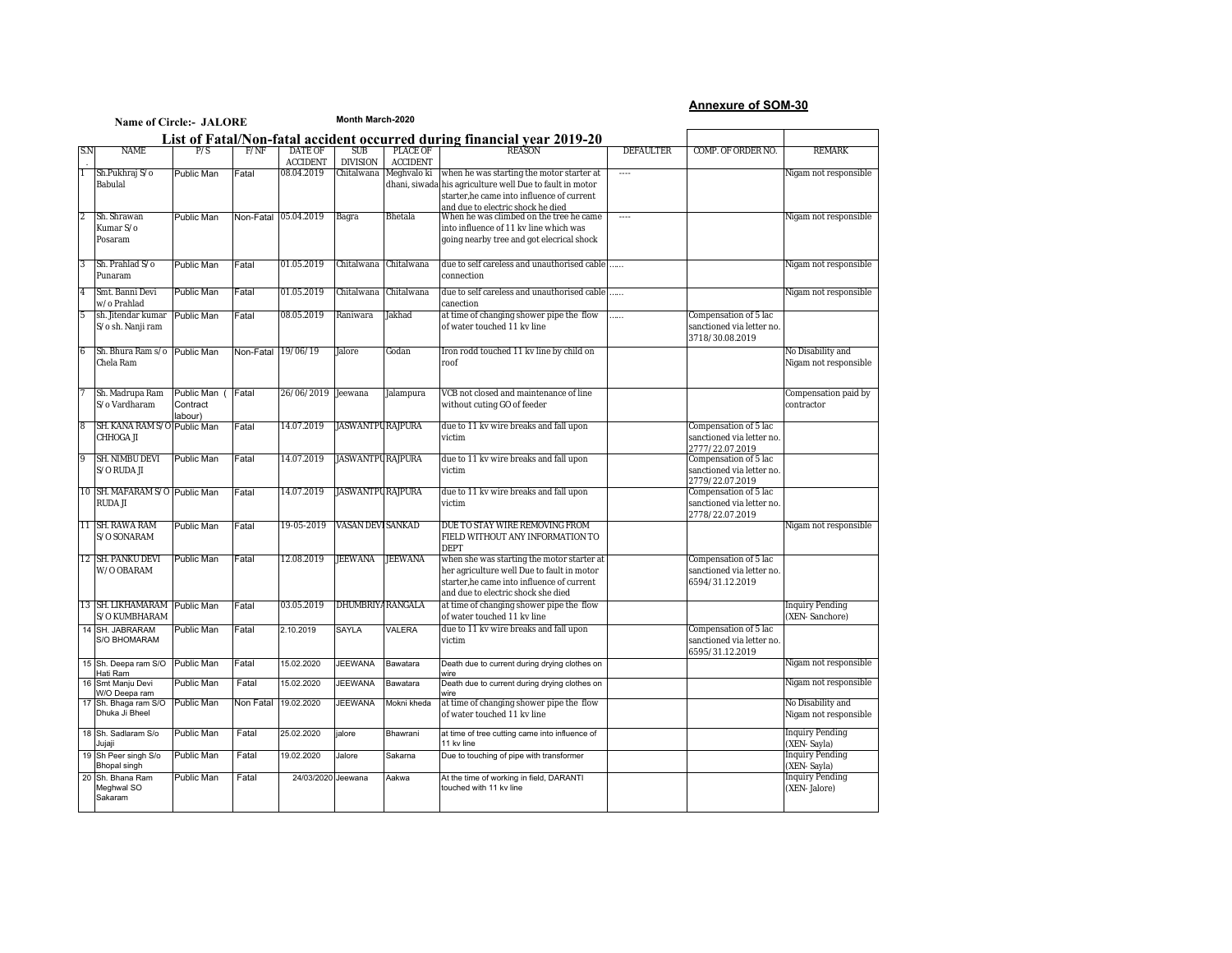### **JODHPUR VIDHYUT VITRAN NIGAM LTD. Annexure of SOM-30 CITY CIRCLE, JODHPUR List of Fatal/Non-Fatal accident occurred during financial year 2019-20**

|       |                    |                                                   |                              |                     |                      |                                      |                                                                                                                   |                                                                           |                          |                                                   | Reporting Month :- April 2020' |
|-------|--------------------|---------------------------------------------------|------------------------------|---------------------|----------------------|--------------------------------------|-------------------------------------------------------------------------------------------------------------------|---------------------------------------------------------------------------|--------------------------|---------------------------------------------------|--------------------------------|
| S.No. | Name & Father Name | <b>Whether Departmental</b><br>Employee/Publicman | <b>Fatal or</b><br>Non-Fatal | Date of<br>Accident | Date of Sub-division | <b>Place of Accident</b>             | <b>Detailed Reason of each Accident</b>                                                                           | Name of<br>Officer/Official<br>responsible if<br>any for that<br>accident |                          | <b>Amount of</b><br>Compensation paid(In<br>Lacs) | Remarks                        |
|       |                    |                                                   |                              |                     | 6                    | $\overline{\phantom{a}}$             | $\mathbf{R}$                                                                                                      | q                                                                         |                          | 10                                                | 11                             |
|       | Sunar Ram          | Publicman                                         | Fatal                        | 17.05.2019          | AEN C-II             | Rai ka Bagh Bus Stand                | Due to probable current leakage in the metalic<br>pipe support of the tin shed of shop in the<br>control of owner | -                                                                         | $\overline{\phantom{0}}$ | $\overline{\phantom{0}}$                          |                                |
|       | Mukesh             | Publicman                                         | Fatal                        | 10.06.2019          | Aen B-IV             | Basani Industrial Area Gali<br>no. 6 | due to touch with 11 KV under ground cable<br>while working                                                       | No officials held<br>defaulter                                            | $\overline{\phantom{0}}$ | $\overline{\phantom{0}}$                          |                                |
|       | Lalit              | Publicman                                         | Fatal                        | 15.09.2019          | Aen C-I              | Jalechi Jhalra, Jodhpur              | Fallen from Balcony and probably contact with<br>live line                                                        | $\overline{\phantom{m}}$                                                  | $\overline{\phantom{a}}$ | $\overline{\phantom{m}}$                          | $\overline{\phantom{a}}$       |
|       | Pathani Devi       | Publicman                                         | Fatal                        | 13.01.2020          | Aen A-I              | Near Rajdaan Mansion                 | Due to touch with G.I. wire L.T.Line                                                                              | $\overline{\phantom{a}}$                                                  | $\overline{\phantom{a}}$ | $\overline{\phantom{a}}$                          | $\overline{\phantom{a}}$       |
|       | Unknown            | Publicman                                         | Fatal                        | 27.03.2020          | Aen B-III            | Near Bombay Motor<br>Circle          | Due to touch with HRC box in LT Panal Box                                                                         | $\overline{\phantom{m}}$                                                  | $\overline{\phantom{0}}$ | $\overline{\phantom{m}}$                          |                                |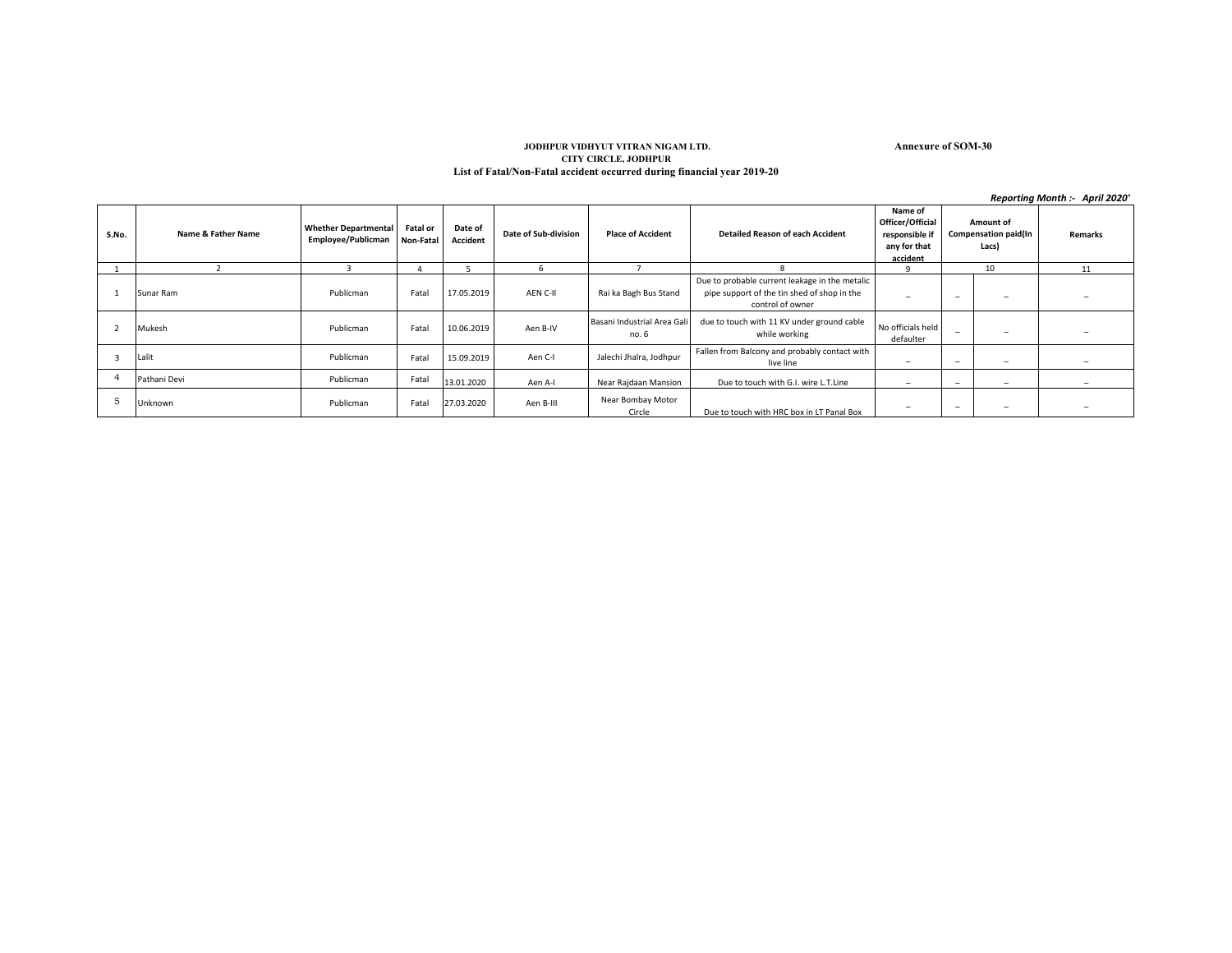# **List of Fatal/Non-Fatal Electrical Accident of Nigam's employee and publicman occurred during 2019-20**

#### **Month of MAR-2020 Name of Circle Sirohi Reporting Month- APRIL-20 Reporting Month- APRIL-20**

| S.<br>No.      | Name & Father<br><b>Name</b>                                                                                                            | Whether<br>Departmental Fatal/No<br>Employee/Pub<br>licman | n Fatal      | Date of<br>Accident | Name of Sub-<br>division | Place of<br>Accident | <b>Detailed Reason of each Accident</b>                                                                                                                                 | Name of<br>officer/official<br>responsible if<br>any for that<br>accident | <b>Amount of</b><br>Compensati<br>on paid | <b>Remarks</b>                                                                                                |
|----------------|-----------------------------------------------------------------------------------------------------------------------------------------|------------------------------------------------------------|--------------|---------------------|--------------------------|----------------------|-------------------------------------------------------------------------------------------------------------------------------------------------------------------------|---------------------------------------------------------------------------|-------------------------------------------|---------------------------------------------------------------------------------------------------------------|
|                | सुश्री अनिता पुत्री श्री<br>जैसल सिंह                                                                                                   | Public<br>woman                                            | Non<br>Fatal | 08.04.19            | आबूरोड (ग्रामीण)         | वासडा मावल           | तेज गर्मी के कारण सिंगल फेज ट्रांसफार्मर<br>अर्थिंग में नमी कम हो गई थी जिस कारण<br>अर्थिंग में विधुत प्रवाह हुआ उक्त आमजन<br>अर्थिंग के सम्पर्क में आ गई तथा करंट लगा। |                                                                           |                                           | Enquiry pending                                                                                               |
| $\overline{2}$ | श्री गोविन्द कुमार<br>समाजी                                                                                                             | Public<br>woman                                            | Fatal        | 22.04.19            | पिण्डवाडा                | पिण्डवाडा            | घर पर कलर का कार्य करते हुये छत के<br>किनारे से गुजर रही 11 केवी लाईन के सम्पर्क<br>में आने से उक्त दुर्घटना घटी।                                                       |                                                                           |                                           | उक्त दुर्घटना में निगम की<br>भूमिका नहीं होने के कारण<br>उक्त प्रकरण में मुआवजा<br>स्वीकृत नहीं किया गया।     |
| 3              | श्री धन्नाराम मेगाजी                                                                                                                    | $H-I$                                                      | Non<br>Fatal | 26.04.19            | कालन्द्री                | कालन्द्री            | 11 केवी फीडर पर फ्यूज बांधते समय अन्य<br>फीडर के सम्पर्क में आने से उक्त दुर्घटना घटी।                                                                                  |                                                                           |                                           | ाारीरिक अपंगता प्रमाण पत्र<br>प्रस्तुत नहीं किया गया।                                                         |
|                | श्री कमला पुत्र श्री गला<br>गरासिया                                                                                                     | Public<br>woman                                            | Fatal        | 19.05.19            | आबूरोड (ग्रामीण)         | आबूरोड़              | मोटर स्टार्टर में विद्युत प्रवाह होने से उक्त<br>दुर्घटना घटी।                                                                                                          |                                                                           |                                           | उक्त दुर्घटना में निगम की<br>भूमिका नहीं होने के कारण<br>उक्त प्रकरण में मुआवजा<br>स्वीकृत नहीं किया गया।     |
|                | $5\left  \begin{array}{ccc} \frac{\sqrt{3}}{2} & \frac{\sqrt{3}}{2} \\ \frac{\sqrt{3}}{2} & \frac{\sqrt{3}}{2} \end{array} \right.$ ाती | Public<br>woman                                            | Fatal        | 06.05.19            | जावाल                    | जावाल                | कुऐ की सफाई करते हुये केन के पास से गुजर<br>रही एल टी लाईन के सम्पर्क मे आने से उक्त<br>दुर्घटना घटी।                                                                   |                                                                           |                                           | उक्त दुर्घटना में निगम की<br>भूमिका नहीं होने के कारण<br><br>उक्त प्रकरण में मुआवजा<br>स्वीकृत नहीं किया गया। |
| 6              | श्री भावेश पुत्र श्री<br>भूराराम                                                                                                        | Public Man                                                 | Fatal        | 17.06.201<br>9      | आबूरोड (ग्रामीण)         | आबूरोड़              | विद्युत पोल के स्टेवायर के सम्पर्क में आने से<br>उक्त दुर्घटना घटित हुई।                                                                                                |                                                                           | 5,00,000                                  |                                                                                                               |
|                | श्री वरदा राम पुत्र श्री<br>अम्बाराम                                                                                                    | Employee                                                   | Non<br>Fatal | 17.06.19            | कालन्दी                  | कालन्द्री            | उक्त कर्मचारी द्वारा एल टी लाईन पर कार्य<br>करते समय बैक करंट आने से उक्त दुर्घटना<br>घटी।                                                                              |                                                                           |                                           | ाारारिक अपंगता प्रमाण पत्र प्रस्तुत<br>नहीं किया गया।                                                         |
| 8              | श्री रवाराम पुत्र श्री<br>दरजा जी                                                                                                       | Public Man                                                 | Fatal        | 22.06.19            | कालन्द्री                | कालन्द्री            | निमार्णाधीन मकान के छत पर सरिये से<br>मीटर के बाद वाला वायर बाधा हुआ था,<br>बारिश के मौसम की वजह से नमी होने के<br>कारण करंट प्रभावित हुआ व उक्त दुर्घटना<br>घटित हुई।  |                                                                           |                                           | Reject by committee                                                                                           |